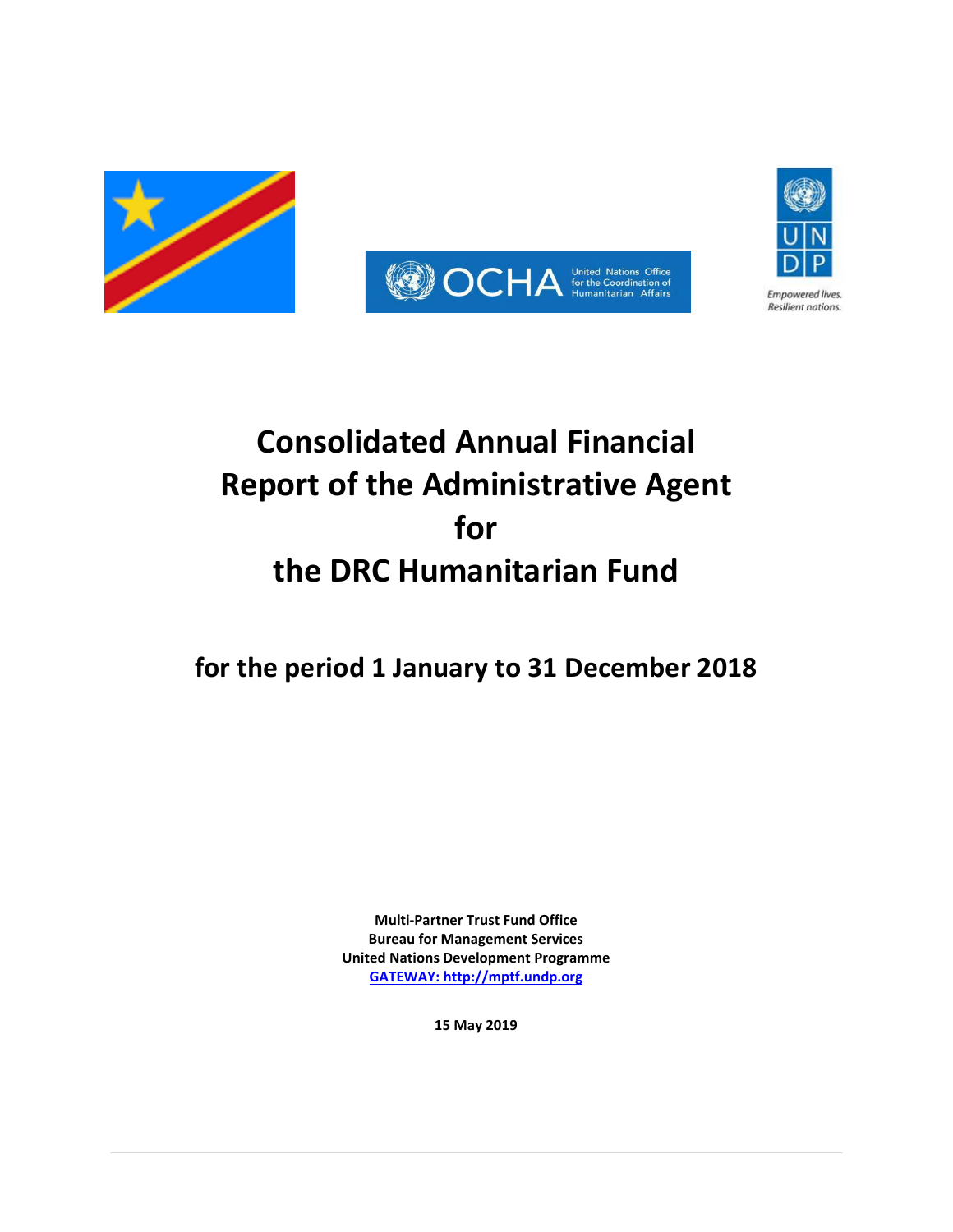# **PARTICIPATING ORGANIZATIONS CONTRIBUTORS**





























Food and Agriculture Organization (FAO)

International Organization for Migration (IOM)

United Nations Development Programme (UNDP)



Joint United Nations Programme on HIV/AIDS (UNAIDS)

United Nations Population Fund (UNFPA)

United Nations Human Settlements Programme (UN-HABITAT)

United Nations High Commissioner for Refugees (UNHCR)

United Nations Children's Fund (UNICEF)

United Nations Mine Action Service (UNMAS)

United Nations Office for Project Services (UNOPS)

United National Development Fund for Women (UNWOMEN)

World Food Programme (WFP)

World Health Organization (WHO)









The Spanish Agency for International Development Cooperation (AECID)

Australia

Belgium

Canada

Canadian International Development Agency (CIDA)

Denmark

Department for International Development (DFID)

Germany

Ireland

Irish AID

Luxembourg

Netherlands

Norway

Korea

Swedish International Development Cooperation Agency (Sida)

UN Foundation/UN Partnership Office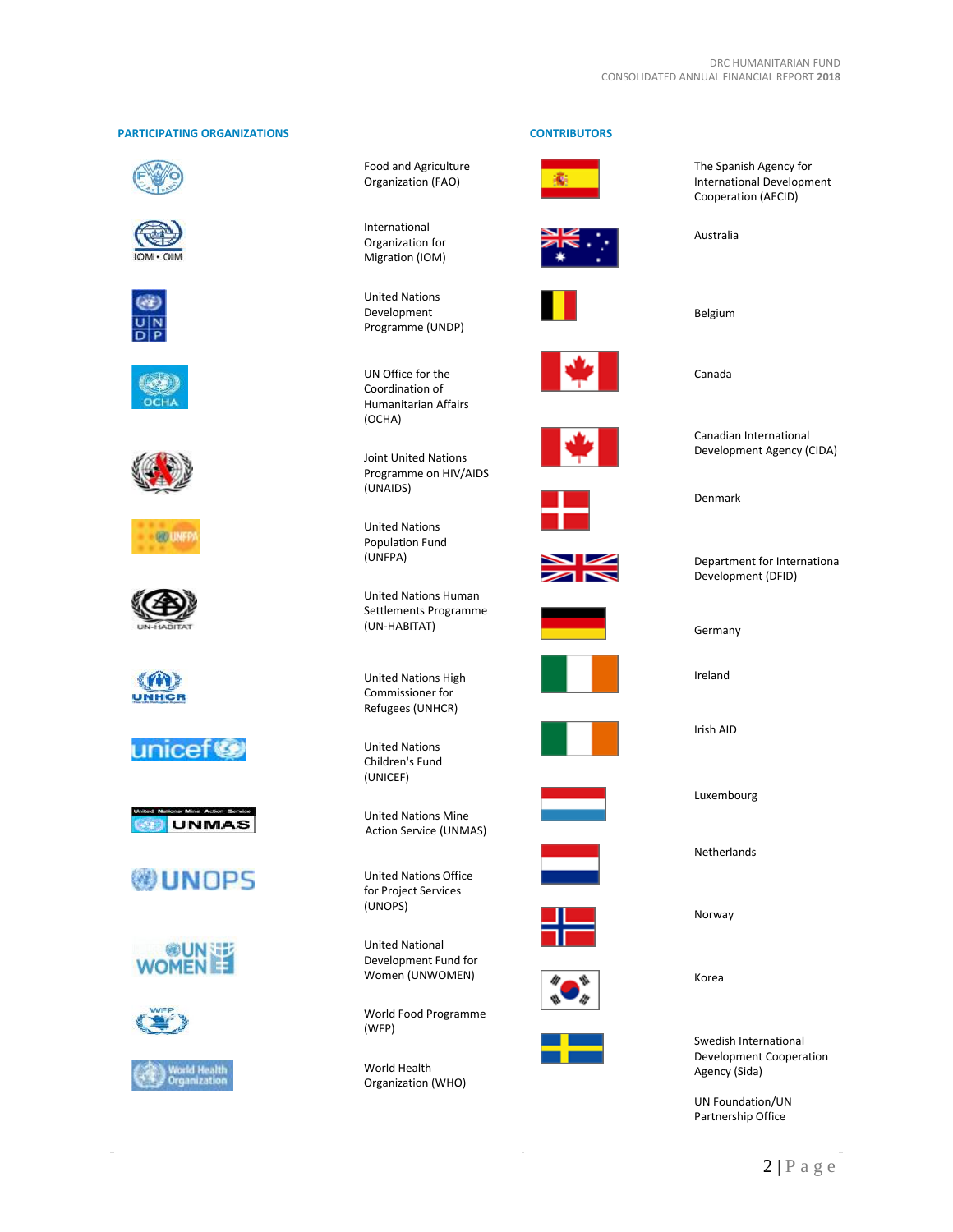# **DEFINITIONS**

# **Approved Project/Programme**

A project/programme including budget, etc., that is approved by the Humanitarian Coordinator for fund allocation purposes.

# **Contributor Commitment**

Amount(s) committed by a donor to a Fund in a signed Standard Administrative Arrangement with the UNDP Multi-Partner Trust Fund Office (MPTF Office), in its capacity as the Administrative Agent. A commitment may be paid or pending payment.

# **Contributor Deposit**

Cash deposit received by the MPTF Office for the Fund from a contributor in accordance with a signed Standard Administrative Arrangement.

# **Delivery Rate**

The percentage of funds that have been utilized, calculated by comparing expenditures reported by a Participating Organization against the 'net funded amount'.

# **Indirect Support Costs**

A general cost that cannot be directly related to any particular programme or activity of the Participating Organizations. UNDG policy establishes a fixed indirect cost rate of 7% of programmable costs.

# **Managing Agent**

The Participating UN Organization (e.g., UNDP or OCHA) that has signed the MOU and performs an oversight function vis-à-vis NGOs receiving funding. The Managing Agent has the same obligations as any other PUNO signing the MOU, including for reporting.

# **Net Funded Amount**

Amount transferred to a Participating Organization less any refunds transferred back to the MPTF Office by a Participating Organization.

# **Participating Organization**

A UN Organization or other inter-governmental Organization that is an implementing partner in a Fund, as represented by signing a Memorandum of Understanding (MOU) with the MPTF Office for a particular Fund.

# **Project Expenditure**

The sum of expenses and/or expenditure reported by all Participating Organizations for a Fund irrespective of which basis of accounting each Participating Organization follows for donor reporting.

# **Project Financial Closure**

A project or programme is considered financially closed when all financial obligations of an operationally completed project or programme have been settled, and no further financial charges may be incurred.

# **Project Operational Closure**

A project or programme is considered operationally closed when all programmatic activities for which Participating Organization(s) received funding have been completed.

# **Project Start Date**

Date of transfer of first instalment from the MPTF Office to the Participating Organization.

# **Total Approved Budget**

This represents the cumulative amount of allocations approved by the Humanitarian Coordinator.

# **US Dollar Amount**

The financial data in the report is recorded in US Dollars and due to rounding off of numbers, the totals may not add up.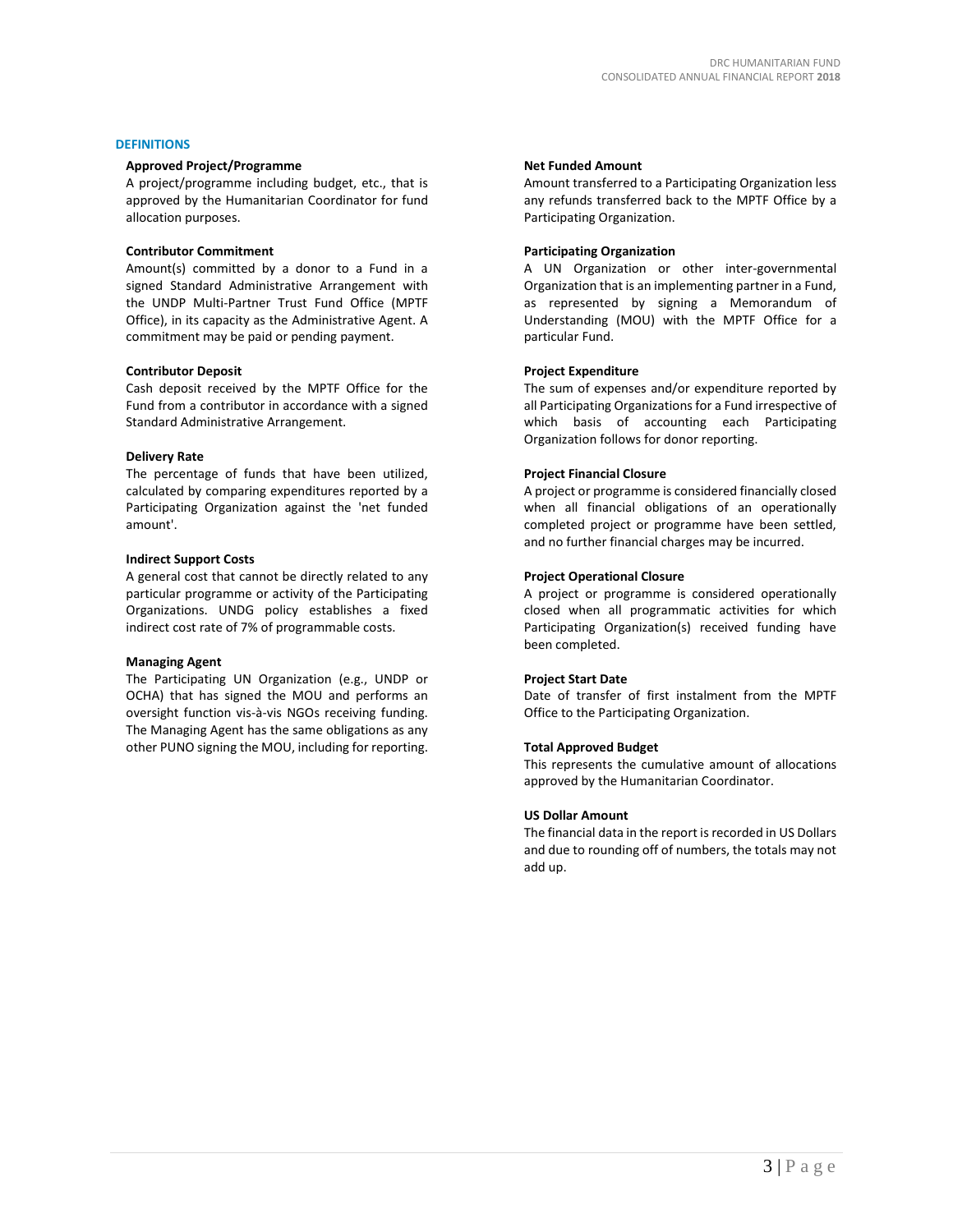# **TABLE OF CONTENTS**

# **INTRODUCTION**

This Consolidated Annual Financial Report of the **DRC Humanitarian Fund** is prepared by the United Nations Development Programme (UNDP) Multi-Partner Trust Fund Office (MPTF Office) in fulfillment of its obligations as Administrative Agent, as per the terms of Reference (TOR), the Memorandum of Understanding (MOU) signed between the UNDP MPTF Office and the Participating Organizations, and the Standard Administrative Arrangement (SAA) signed with contributors.

The MPTF Office, as Administrative Agent, is responsible for concluding an MOU with Participating Organizations and SAAs with contributors. It receives, administers and manages contributions, and disburses these funds to the Participating Organizations. The Administrative Agent prepares and submits annual consolidated financial reports, as well as regular financial statements, for transmission to contributors.

This consolidated financial report covers the period 1 January to 31 December **2018** and provides financial data on progress made in the implementation of projects of the **DRC Humanitarian Fund**. It is posted on the MPTF Office GATEWAY [\(http://mptf.undp.org/factsheet/fund/HCG10\)](http://mptf.undp.org/factsheet/fund/HCG10).

The financial data in the report is recorded in US Dollars and due to rounding off of numbers, the totals may not add up.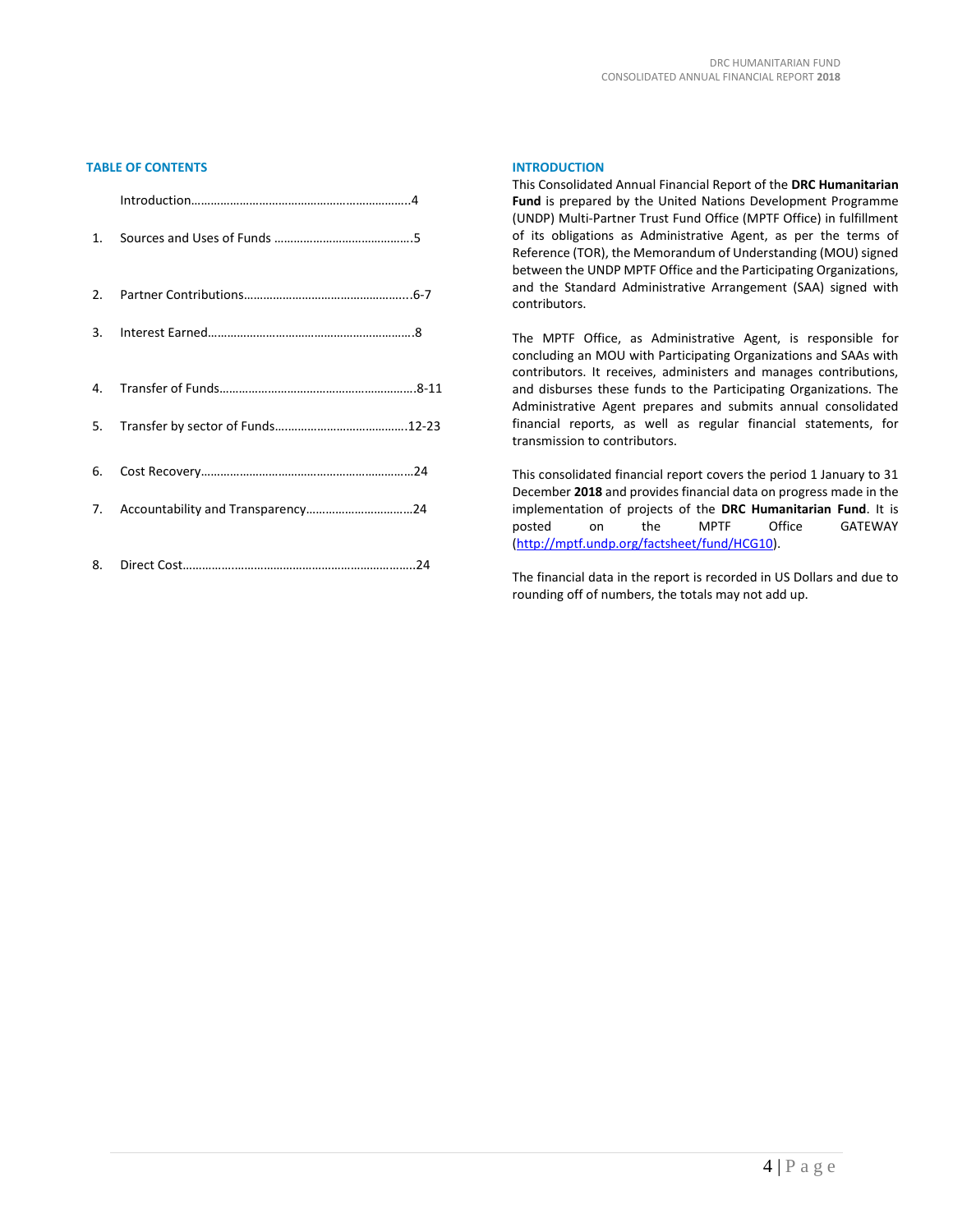# **2018 FINANCIAL PERFORMANCE**

This chapter presents financial data and analysis of the DRC Humanitarian Fund using the pass-through funding modality as of 31 December 2018. Financial information for this Fund is also available on the MPTF Office<br>GATEWAY. at the following address: GATEWAY, at the [http://mptf.undp.org/factsheet/fund/HCG10.](http://mptf.undp.org/factsheet/fund/HCG10) 

#### **1. SOURCES AND USES OF FUNDS**

As of 31 December 2018, 14 contributors deposited US\$ 1,128,772,313 in contributions and US\$ 10,090,793 was earned in interest.

The cumulative source of funds was US\$ 1,138,863,106.

Of this amount, US\$ 1,072,085,199 has been net funded to 15 Participating Organizations, of which US\$ 1,013,214,153 has been reported as expenditure. The Administrative Agent fee has been charged at the approved rate of 1% on deposits and amounts to US\$ 11,287,723. Table 1 provides an overview of the overall sources, uses, and balance of the DRC Humanitarian Fund as of 31 December 2018.

|                                                                 | Annual 2017   | Annual 2018 | <b>Cumulative</b> |
|-----------------------------------------------------------------|---------------|-------------|-------------------|
| <b>Sources of Funds</b>                                         |               |             |                   |
| Contributions from donors                                       | 70,009,318    | 90,144,088  | 1,128,772,313     |
| <b>Fund Earned Interest and Investment Income</b>               | 226,264       | 706,476     | 7,567,356         |
| Interest Income received from Participating Organizations       | 1,017         | 6,116       | 2,523,438         |
| <b>Total: Sources of Funds</b>                                  | 70,236,599    | 90,856,680  | 1,138,863,106     |
| <b>Use of Funds</b>                                             |               |             |                   |
| <b>Transfers to Participating Organizations</b>                 | 37,309,126    | 74,290,374  | 1,068,649,082     |
| Refunds received from Participating Organizations               | (1, 175, 083) | (985, 939)  | (14, 736, 510)    |
| <b>Net Funded Amount</b>                                        | 36,134,042    | 73,304,435  | 1,053,912,572     |
| <b>Administrative Agent Fees</b>                                | 700,093       | 901,441     | 11,287,723        |
| Direct Costs: (Steering Committee, Secretariatetc.)             | 6,045,590     | 3,041,986   | 18,172,627        |
| <b>Bank Charges</b>                                             | 648           | 2,245       | 13,044            |
| <b>Total: Uses of Funds</b>                                     | 42,880,373    | 77,250,106  | 1,083,385,966     |
| Change in Fund cash balance with Administrative Agent           | 27,356,226    | 13,606,573  | 55,477,140        |
| Opening Fund balance (1 January)                                | 14,514,341    | 41,870,566  |                   |
| Closing Fund balance (31 December)                              | 41,870,566    | 55,477,140  | 55,477,140        |
| Net Funded Amount (Includes Direct Cost)                        | 42,179,632    | 76,346,421  | 1,072,085,199     |
| Participating Organizations' Expenditure (Includes Direct Cost) | 63,542,564    | 68,913,764  | 1,013,214,153     |
| <b>Balance of Funds with Participating Organizations</b>        |               |             | 58,871,046        |

#### **Table 1. Financial Overview, as of 31 December 2018 (in US Dollars)**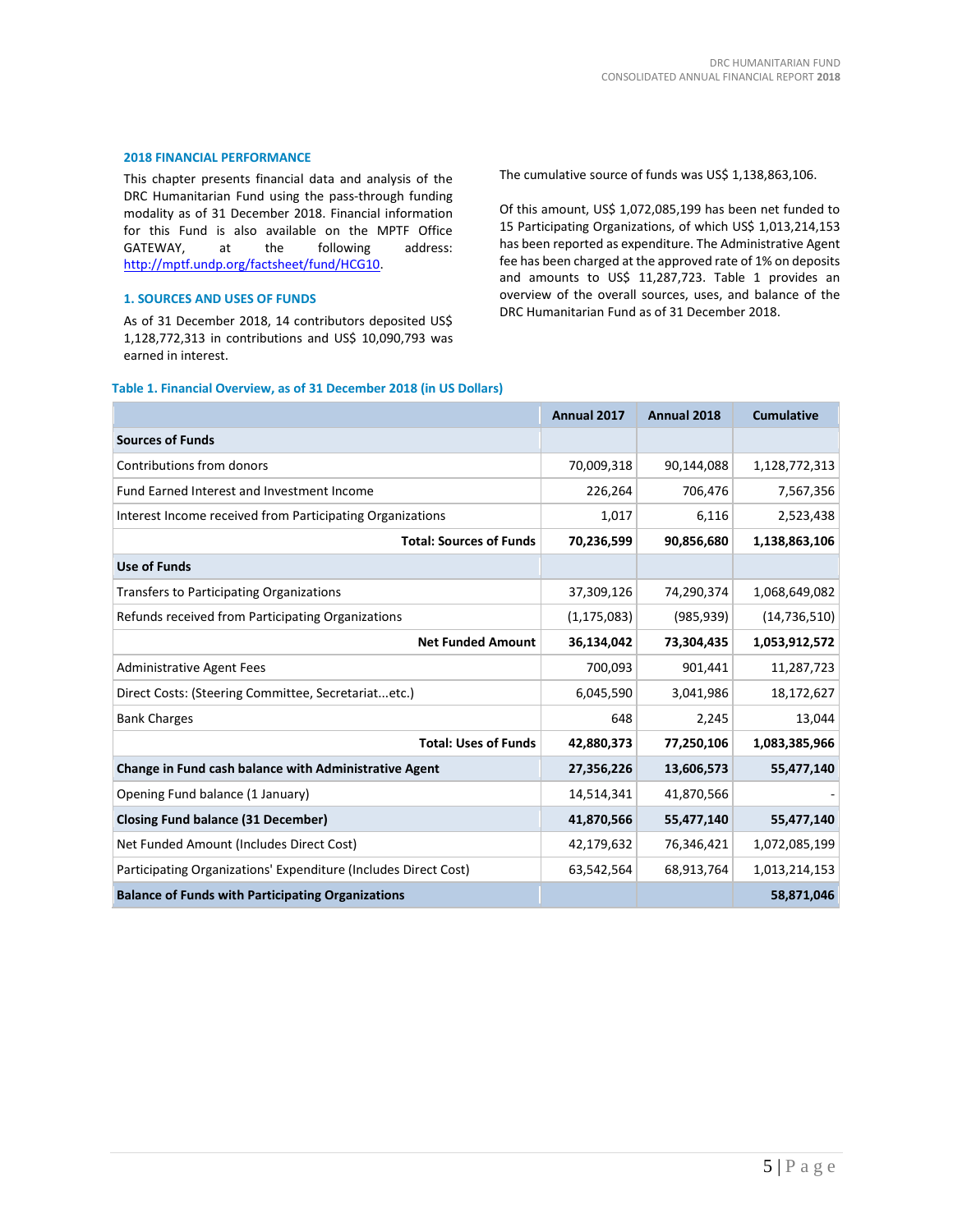# **2. PARTNER CONTRIBUTIONS**

Table 2 provides information on cumulative contributions received from all contributors to this Fund as of 31 December 2018.

The DRC Humanitarian Fund is currently being financed by 14 contributors, as listed in the table below.

The table below includes commitments made up to 31 December 2018 through signed Standard Administrative Agreements, and deposits made through 2018. It does not include commitments that were made to the fund beyond 2018.

# **Table 2. Contributors' Commitments and Deposits, as of 31 December 2018 (in US Dollars)**

| <b>Contributors</b>                                                     | <b>Total</b><br><b>Commitments</b> | <b>Prior Years</b><br>as of 31-Dec-2017<br><b>Deposits</b> | <b>Current Year</b><br>Jan-Dec-2018<br><b>Deposits</b> | <b>Total Deposits</b> |
|-------------------------------------------------------------------------|------------------------------------|------------------------------------------------------------|--------------------------------------------------------|-----------------------|
| The Spanish Agency for International<br>Development Cooperation (AECID) | 36,325,886                         | 36,325,886                                                 |                                                        | 36,325,886            |
| Australia                                                               | 6,317,400                          | 6,317,400                                                  |                                                        | 6,317,400             |
| Belgium                                                                 | 51,123,882                         | 45,673,332                                                 | 5,450,550                                              | 51,123,882            |
| Canada                                                                  | 1,592,737                          |                                                            | 1,592,737                                              | 1,592,737             |
| Canadian International Development Agency<br>(CIDA)                     | 6,207,132                          | 6,207,132                                                  |                                                        | 6,207,132             |
| Denmark                                                                 | 1,808,449                          | 1,808,449                                                  |                                                        | 1,808,449             |
| Department for International Development<br>(DFID)                      | 556,526,030                        | 520,007,211                                                | 36,518,819                                             | 556,526,030           |
| Germany                                                                 | 27,756,777                         | 8,220,700                                                  | 19,536,077                                             | 27,756,777            |
| Ireland                                                                 | 3,675,576                          |                                                            | 3,675,576                                              | 3,675,576             |
| <b>Irish Aid</b>                                                        | 63,521,054                         | 63,521,054                                                 |                                                        | 63,521,054            |
| Luxembourg                                                              | 4,584,220                          | 4,213,685                                                  | 370,535                                                | 4,584,220             |
| Netherlands                                                             | 121,373,680                        | 113,123,480                                                | 8,250,200                                              | 121,373,680           |
| Norway                                                                  | 52,213,749                         | 50,125,664                                                 | 2,088,085                                              | 52,213,749            |
| Korea                                                                   | 500,000                            |                                                            | 500,000                                                | 500,000               |
| Swedish Int'l Development Cooperation                                   | 195,244,854                        | 183,084,232                                                | 12,160,621                                             | 195,244,854           |
| Un Foundation/Un Partnership Office                                     | 887                                |                                                            | 887                                                    | 887                   |
| <b>Grand Total</b>                                                      | 1,128,772,313                      | 1,038,628,225                                              | 90,144,088                                             | 1,128,772,313         |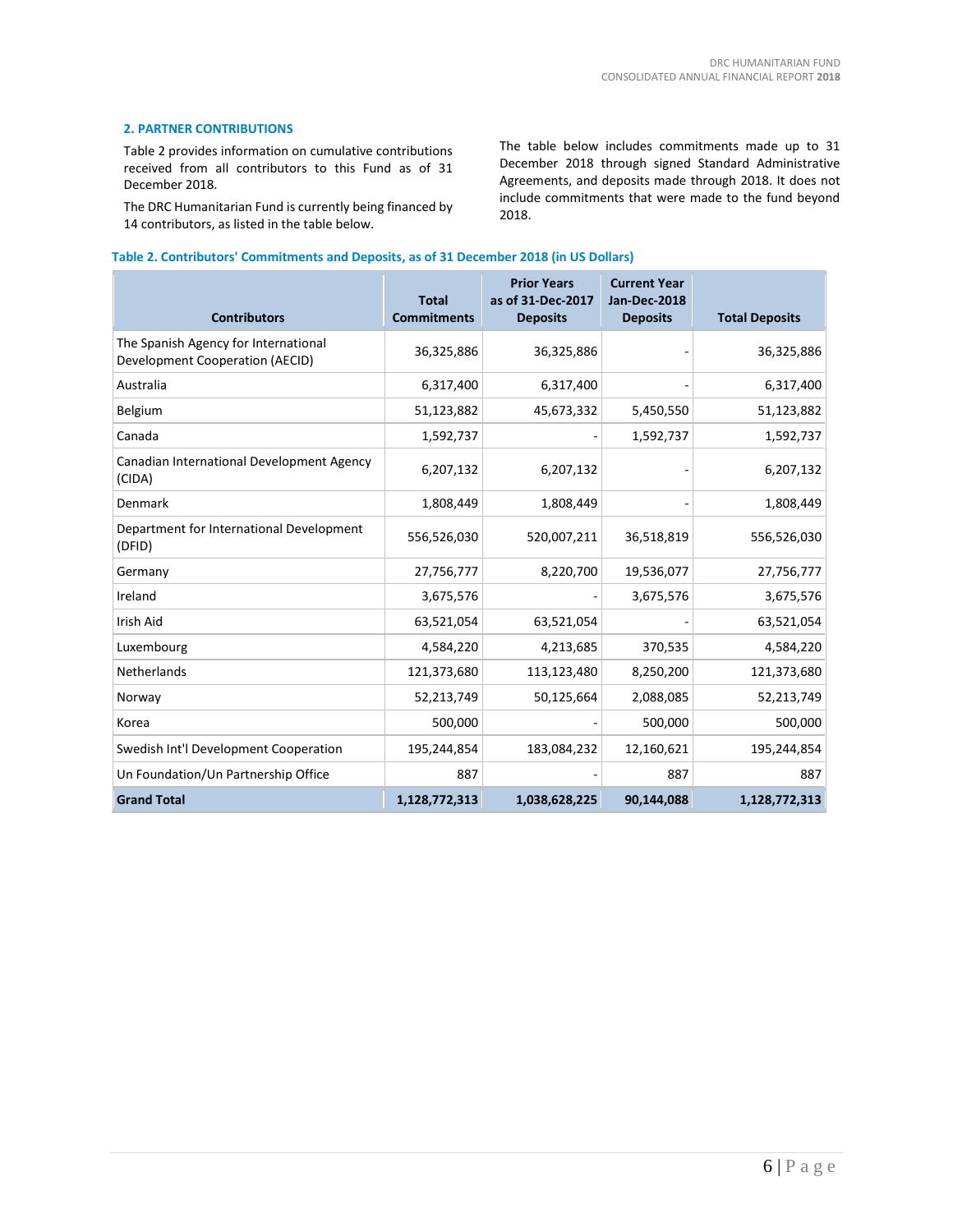

# **Figure 1: Deposits by contributor, cumulative as of 31 December 2018**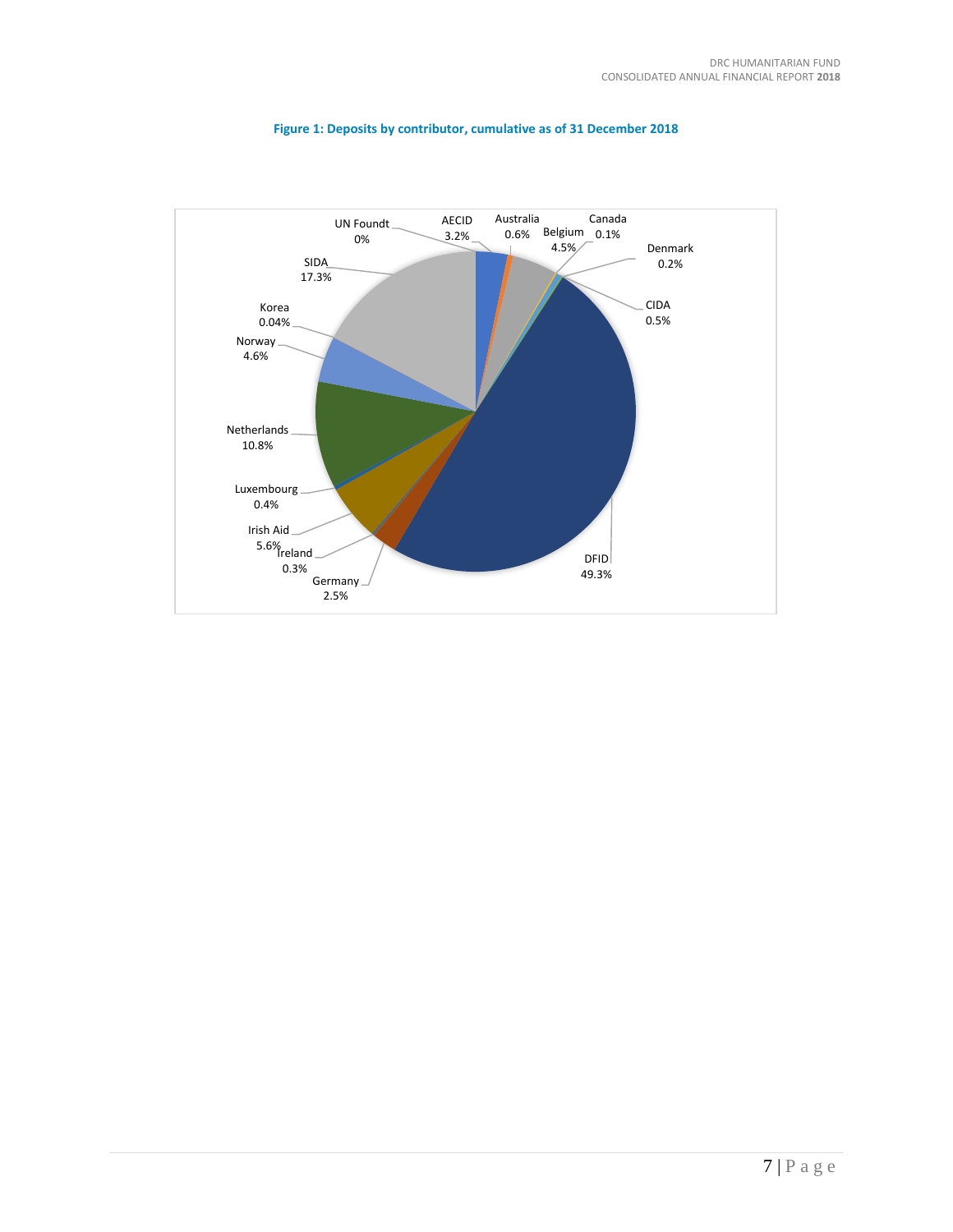# **3. INTEREST EARNED**

Interest income is earned in two ways: 1) on the balance of funds held by the Administrative Agent (Fund earned interest), and 2) on the balance of funds held by the Participating Organizations (Agency earned interest) where their Financial Regulations and Rules allow return of interest to the AA.

As of 31 December 2018, Fund earned interest amounts to US\$ 7,567,356.

Interest received from Participating Organizations amounts to US\$ 2,523,438, bringing the cumulative interest received to US\$ 10,090,793.

Details are provided in the table below.

#### **Table 3. Sources of Interest and Investment Income, as of 31 December 2018 (in US Dollars)**

| <b>Interest Earned</b>                     | <b>Prior Years</b><br>as of 31-Dec-2017 | <b>Current Year</b><br><b>Jan-Dec-2018</b> | <b>Total</b> |
|--------------------------------------------|-----------------------------------------|--------------------------------------------|--------------|
| <b>Administrative Agent</b>                |                                         |                                            |              |
| Fund Earned Interest and Investment Income | 6,860,880                               | 706,476                                    | 7,567,356    |
| <b>Total: Fund Earned Interest</b>         | 6,860,880                               | 706,476                                    | 7,567,356    |
| <b>Participating Organization</b>          |                                         |                                            |              |
| <b>FAO</b>                                 | 569,045                                 | 6,116                                      | 575,161      |
| NGO/UNDP                                   | 1,007,861                               |                                            | 1,007,861    |
| <b>UNDP</b>                                | 692,848                                 |                                            | 692,848      |
| <b>UNFPA</b>                               | 247,489                                 |                                            | 247,489      |
| <b>UNWOMEN</b>                             | 78                                      |                                            | 78           |
| <b>Total: Agency earned interest</b>       | 2,517,321                               | 6,116                                      | 2,523,438    |
| <b>Grand Total</b>                         | 9,378,201                               | 712,592                                    | 10,090,793   |

#### **4. TRANSFER OF FUNDS**

With the overall aim of improving the timeliness and coherence of the humanitarian response, improving needs assessment and supporting the response as strategized in the Humanitarian Response Plan, upon decision of the Humanitarian Coordinator, transfers of funds were made to projects in 11 Clusters of the DRC Humanitarian Fund, namely:

13 Participating Organizations have signed the MOU for the DRC Humanitarian Fund since its inception in January 2006.

#### **4.1 TRANSFER BY PARTICIPATING ORGANIZATION**

Table 4.1 provides additional information on the refunds received by the MPTF Office, and the net funded amount for each of the Participating Organizations.

In 2018 the Administrative Agent, based on the approval of the Humanitarian Coordinator, transferred US\$ 74,290,374 to 4 Participating Organizations, bringing the total cumulative amount transferred to US\$ 1,068,649,082 to 13 Participating Organizations (see list below).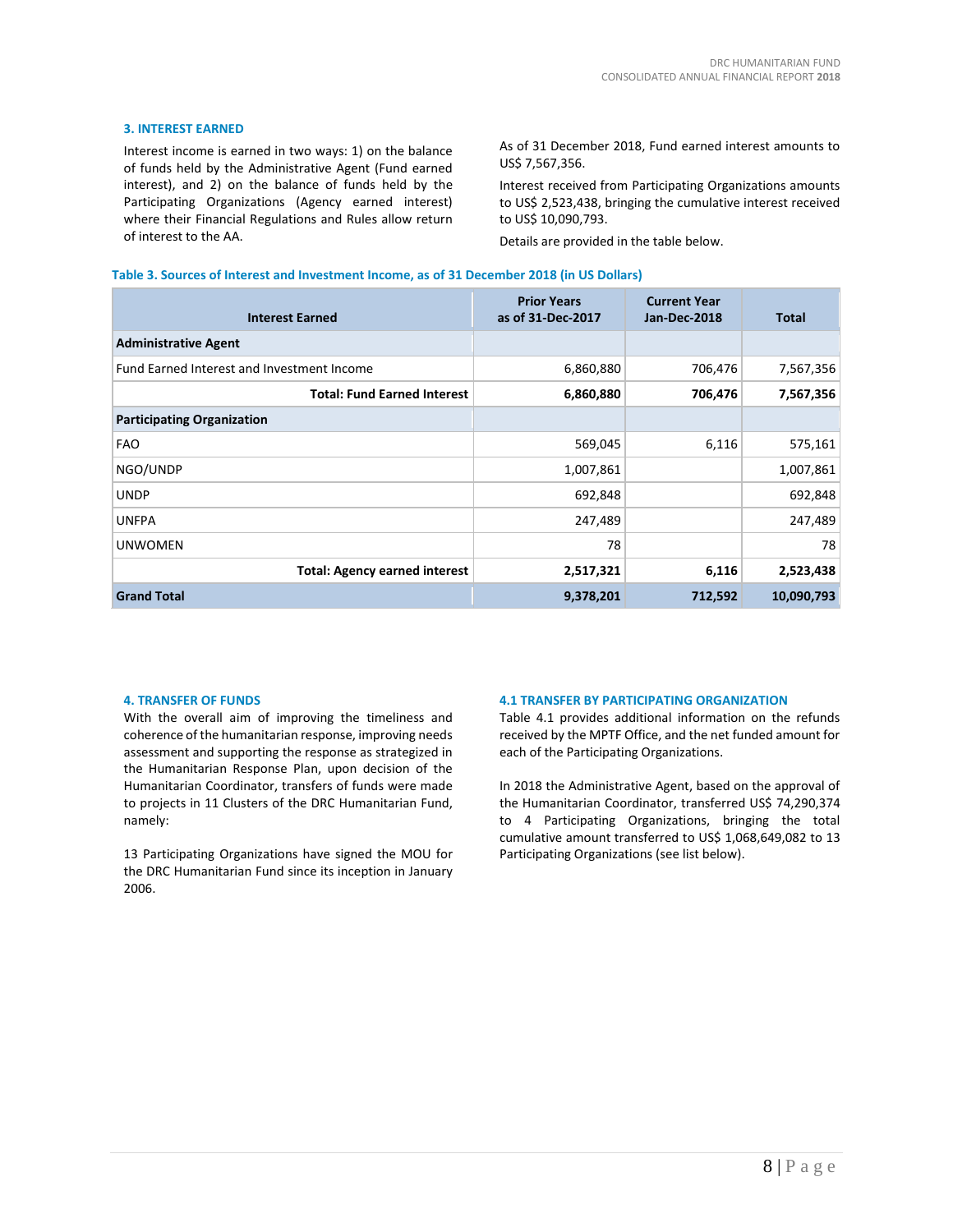| Participating      | Prior Years as of 31-Dec-2017 |                | <b>Current Year Jan-Dec-2018</b>                |                  |                | <b>Total</b>      |                                                     |                |                   |
|--------------------|-------------------------------|----------------|-------------------------------------------------|------------------|----------------|-------------------|-----------------------------------------------------|----------------|-------------------|
| Organization       | <b>Transfers</b>              | <b>Refunds</b> | <b>Net Funded</b>                               | <b>Transfers</b> | <b>Refunds</b> | <b>Net Funded</b> | <b>Transfers</b>                                    | <b>Refunds</b> | <b>Net Funded</b> |
| <b>FAO</b>         | 75,970,783                    | (1,780,203)    | 74,190,580                                      |                  | (54, 227)      | (54, 227)         | 75,970,783                                          | (1,834,431)    | 74,136,352        |
| <b>IOM</b>         | 2,246,136                     | (20, 120)      | 2,226,016                                       |                  |                |                   | 2,246,136                                           | (20, 120)      | 2,226,016         |
| NGO/UNDP           | 520,533,882                   | (7, 158, 501)  | 513,375,381                                     | 68,124,322       | (876, 147)     | 67,248,175        | 588,658,204                                         | (8,034,648)    | 580,623,556       |
| <b>OCHA</b>        | 37,085,865                    | (2,335,819)    | 34,750,046                                      |                  |                |                   | 37,085,865                                          | (2,335,819)    | 34,750,046        |
| <b>UNDP</b>        | 8,714,531                     | (7, 526)       | 8,707,005                                       |                  | (53, 727)      | (53, 727)         | 8,714,531                                           | (61, 253)      | 8,653,278         |
| <b>UNFPA</b>       | 11,755,990                    | (487, 447)     | 11,268,543                                      | 1,345,557        |                | 1,345,557         | 13,101,547                                          | (487, 447)     | 12,614,100        |
| <b>UNHABITAT</b>   | 2,414,157                     |                | 2,414,157                                       |                  |                |                   | 2,414,157                                           |                | 2,414,157         |
| <b>UNHCR</b>       | 24,492,461                    |                | 24,492,461                                      |                  |                |                   | 24,492,461                                          |                | 24,492,461        |
| <b>UNICEF</b>      | 185,585,302                   | (703, 833)     | 184,881,469                                     | 3,749,219        | (1,838)        | 3,747,381         | 189,334,521                                         | (705, 671)     | 188,628,849       |
| <b>UNMAS</b>       | 400,000                       |                | 400,000                                         |                  |                |                   | 400,000                                             |                | 400,000           |
| <b>UNOPS</b>       | 5,173,971                     |                | 5,173,971                                       |                  |                |                   | 5,173,971                                           |                | 5,173,971         |
| <b>UNWOMEN</b>     | 300,000                       |                | 300,000                                         |                  |                |                   | 300,000                                             |                | 300,000           |
| <b>WFP</b>         | 85,774,594                    | (173,053)      | 85,601,541                                      | 1,071,276        |                | 1,071,276         | 86,845,870                                          | (173,053)      | 86,672,817        |
| <b>WHO</b>         | 33,911,036                    | (1,084,068)    | 32,826,968                                      |                  |                |                   | 33,911,036                                          | (1,084,068)    | 32,826,968        |
| <b>Grand Total</b> | 994,358,709                   |                | $(13,750,572)$ 980,608,137 74,290,374 (985,939) |                  |                |                   | 73,304,435 1,068,649,082 (14,736,510) 1,053,912,572 |                |                   |

# **Table 4.1 Transfer, Refund, and Net Funded Amount by Participating Organization, as of 31 December 2018 (in US Dollars)**

# **Figure 2: Transfers amount by Participating Organization for the period of 1 January to 31 December 2018**

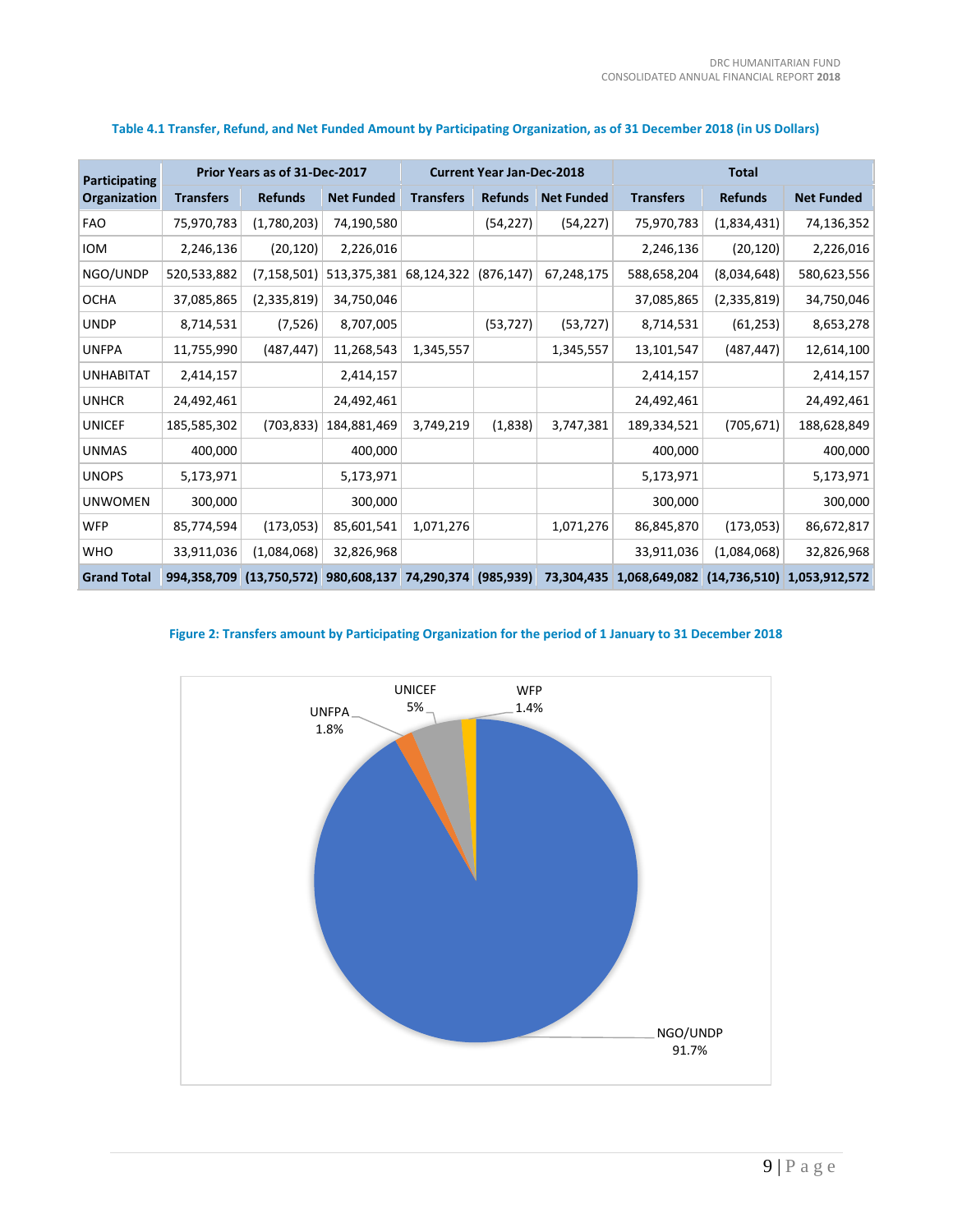# **4.2. TRANSFER BY CLUSTER**

Table 4.2 shows the total Net Funded Amount by Cluster. The DRC Humanitarian Fund has the following 11 thematic areas as listed in the table below.

As shown in Figure 3, in 2018, the Sectors receiving the largest share of transfers were: Multisectoral (43%), Food Security (13%), and Nutrition (12%).

# **Table 4.2 Cumulative net funded amount by Sector as of 31 December 2018 (in US Dollars)**

| <b>Sectors</b>               | <b>Cumulative Net Funded Amount</b> |
|------------------------------|-------------------------------------|
| Coordination                 | 6,275,972                           |
| <b>DRC Pooled Fund</b>       | 525,620,547                         |
| Education                    | 18,808,925                          |
| <b>Food Security</b>         | 65,696,056                          |
| Health                       | 45,414,954                          |
| Logistics                    | 52,331,266                          |
| Multisectoral                | 177,311,649                         |
| <b>Nutrition</b>             | 32,463,756                          |
| Protection                   | 29,711,968                          |
| Shelter and Non-Food Items   | 46,688,481                          |
| Water Sanitation and Hygiene | 53,588,999                          |
| Total:                       | 1,053,912,572                       |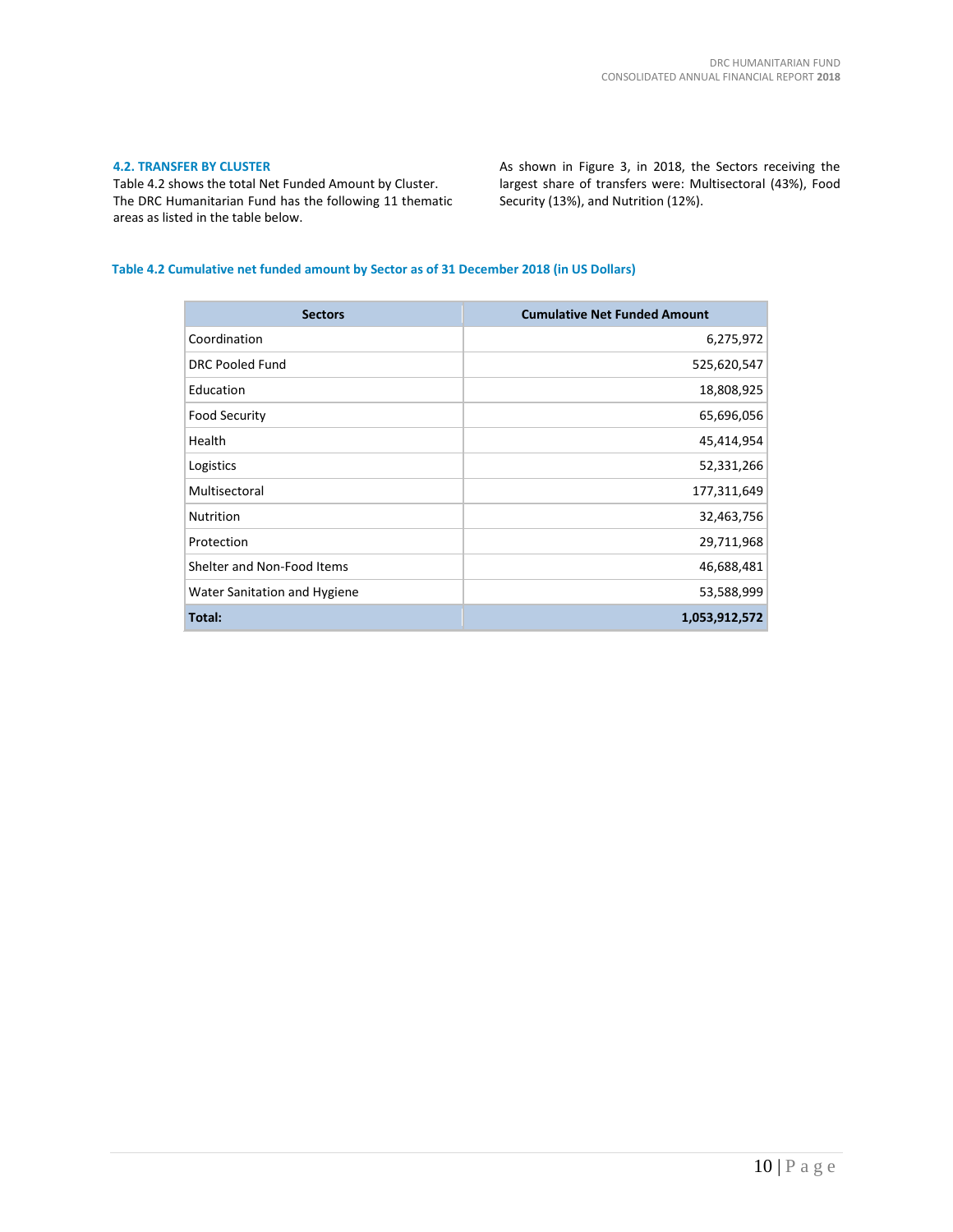

**Figure 3: Net Funded Amounts by Sector for the Year 2018**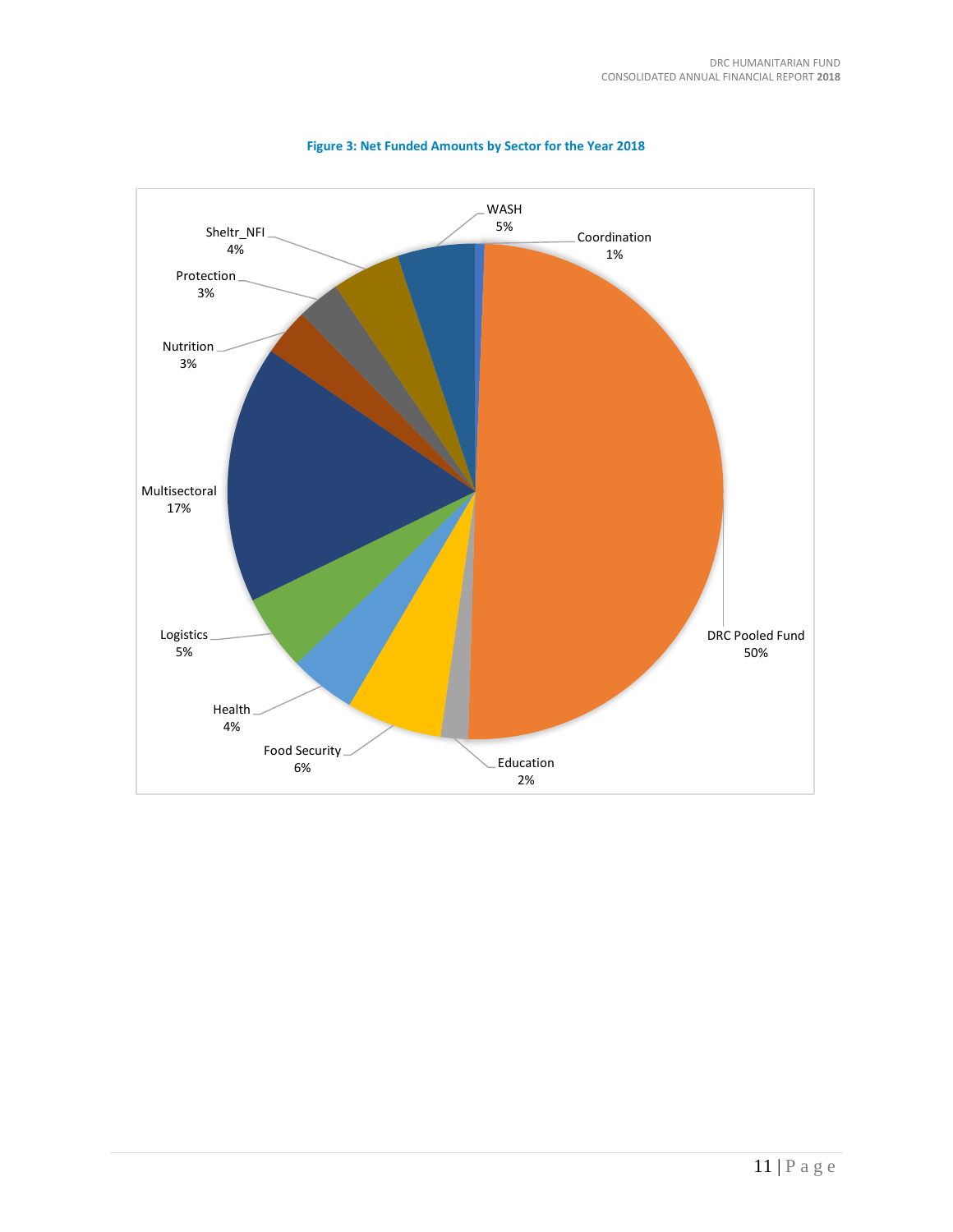# **5. EXPENDITURE AND FINANCIAL DELIVERY RATES**

All final expenditures reported for the year 2018 were submitted by the Headquarters of the Participating Organizations. These were consolidated by the MPTF Office.

Project expenditures are incurred and monitored by each Participating Organization, and are reported as per the agreed upon categories for inter-agency harmonized reporting. The reported expenditures were submitted via the MPTF Office's online expenditure reporting tool.

The 2018 expenditure data has been posted on the MPTF<br>Office 6ATEWAY GATEWAY at [http://mptf.undp.org/factsheet/fund/HCG10.](http://mptf.undp.org/factsheet/fund/HCG10) 

# **5.1 EXPENDITURE REPORTED BY PARTICIPATING ORGANIZATION**

In 2018, US\$ 73,304,435 was net funded to Participating Organizations, and US\$ 67,437,774 was reported in expenditure.

As shown in table below, the cumulative net funded amount is US\$ 1,053,912,572 and cumulative expenditures reported by the Participating Organizations amount to US\$ 1,001,411,506. This equates to an overall Fund expenditure delivery rate of 95 percent.

| Table 5.1a. Net Funded Amount, Reported Expenditure, and Financial Delivery by Participating Organization, as of 31 |  |
|---------------------------------------------------------------------------------------------------------------------|--|
| December 2018 (in US Dollars)                                                                                       |  |

|                                   | <b>Total</b><br><b>Current Year Jan-Dec 2018</b> |                    |                          |                    |                        |
|-----------------------------------|--------------------------------------------------|--------------------|--------------------------|--------------------|------------------------|
| <b>Participating Organization</b> | <b>Net Funded</b><br><b>Amount</b>               | <b>Expenditure</b> | <b>Net Funded Amount</b> | <b>Expenditure</b> | <b>Delivery Rate %</b> |
| <b>FAO</b>                        | (54, 227)                                        | (52, 414)          | 74,136,352               | 74,733,732         | 100.81                 |
| <b>IOM</b>                        |                                                  |                    | 2,226,016                | 2,226,016          | 100.00                 |
| NGO/UNDP                          | 67,248,175                                       | 57,670,706         | 580,623,556              | 537,504,498        | 92.57                  |
| <b>OCHA</b>                       |                                                  |                    | 34,750,046               | 36,534,761         | 105.14                 |
| <b>UNAIDS</b>                     |                                                  |                    |                          |                    | 0                      |
| <b>UNDP</b>                       | (53, 727)                                        | (245, 919)         | 8,653,278                | 7,270,572          | 84.02                  |
| <b>UNFPA</b>                      | 1,345,557                                        |                    | 12,614,100               | 11,029,522         | 87.44                  |
| <b>UNHABITAT</b>                  |                                                  | 17,087             | 2,414,157                | 2,357,181          | 97.64                  |
| <b>UNHCR</b>                      |                                                  | 0                  | 24,492,461               | 24,492,461         | 100.00                 |
| <b>UNICEF</b>                     | 3,747,381                                        | 3,751,804          | 188,628,849              | 188,625,829        | 100.00                 |
| <b>UNMAS</b>                      |                                                  |                    | 400,000                  | 400,000            | 100.00                 |
| <b>UNOPS</b>                      |                                                  |                    | 5,173,971                | 5,147,846          | 99.50                  |
| <b>UNWOMEN</b>                    |                                                  |                    | 300,000                  | 297,500            | 99.17                  |
| <b>WFP</b>                        | 1,071,276                                        | 6,296,509          | 86,672,817               | 77,965,212         | 89.95                  |
| <b>WHO</b>                        |                                                  | 0                  | 32,826,968               | 32,826,376         | 100.00                 |
| <b>Total</b>                      | 73,304,435                                       | 67,437,774         | 1,053,912,572            | 1,001,411,506      | 95.02                  |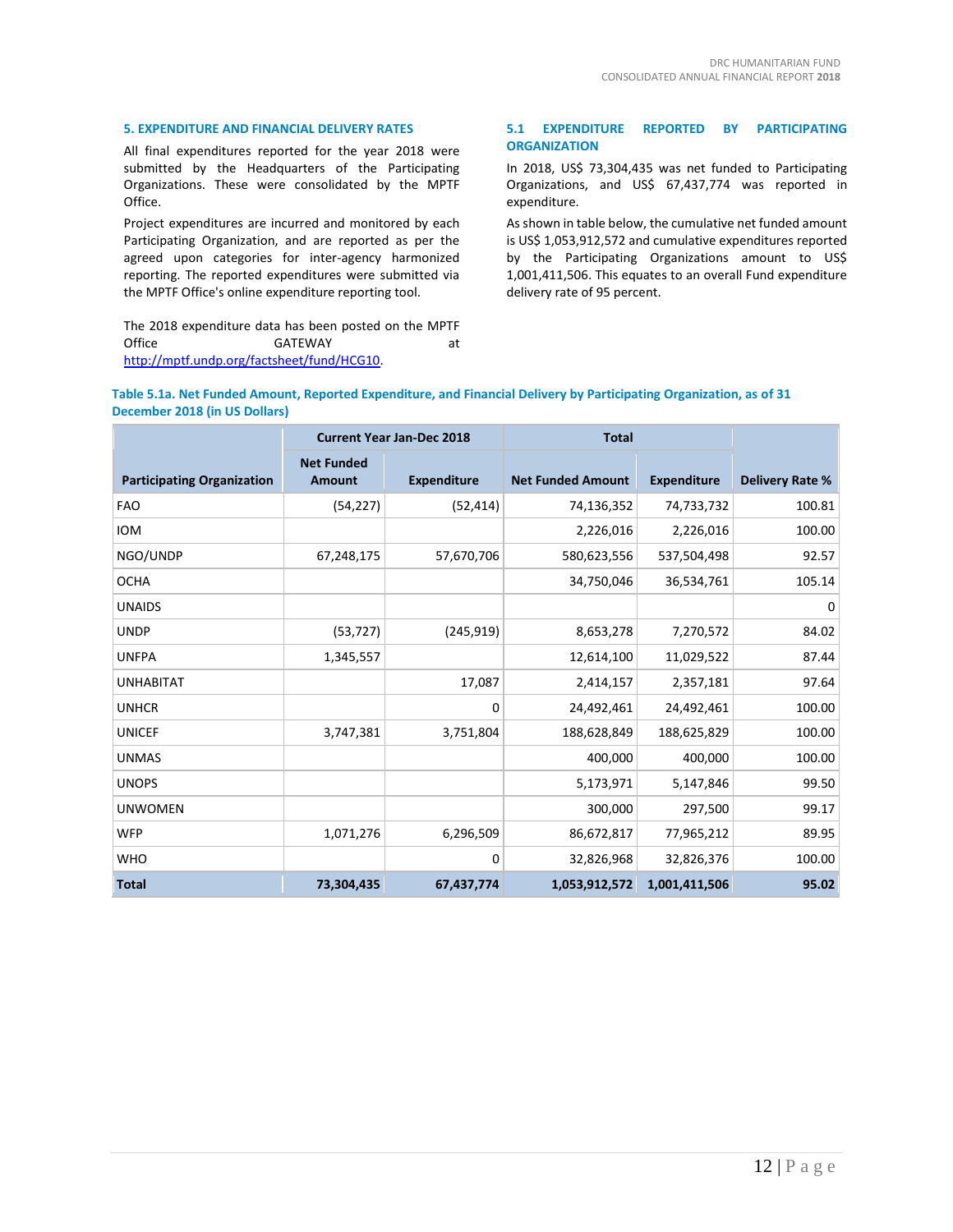|                                                 | <b>Current Year Jan-Dec-2018</b> |            | <b>Total</b>                                    |                             |                 |
|-------------------------------------------------|----------------------------------|------------|-------------------------------------------------|-----------------------------|-----------------|
| Country/CLuster                                 |                                  |            | Net Funded Amount Expenditure Net Funded Amount | <b>Expenditure</b>          | Delivery Rate % |
| <b>Congo, The Democratic Republic</b>           |                                  |            |                                                 |                             |                 |
| Coordination                                    | (53, 727)                        |            | 6,275,972                                       | 5,764,375                   | 91.85           |
| <b>DRC Pooled Fund</b>                          |                                  | (245, 919) | 525,620,547                                     | 523,204,298                 | 99.54           |
| Education                                       | 2,438,099                        | 1,789,496  | 18,808,925                                      | 17,733,555                  | 94.28           |
| <b>Food Security</b>                            | 9,781,289                        | 15,670,129 | 65,696,056                                      | 63,991,366                  | 97.41           |
| Health                                          | 5,771,965                        | 4,626,002  | 45,414,954                                      | 42,449,963                  | 93.47           |
| Logistics                                       | 2,891,843                        | 8,013,676  | 52,331,266                                      | 46,037,446                  | 87.97           |
| Multisectoral                                   | 31,158,428                       | 15,972,518 | 177,311,649                                     | 152,128,103                 | 85.80           |
| <b>Nutrition</b>                                | 8,458,736                        | 7,729,689  | 32,463,756                                      | 28,983,366                  | 89.28           |
| Protection                                      | 4,046,370                        | 4,104,564  | 29,711,968                                      | 27,082,931                  | 91.15           |
| Shelter and Non-Food Items                      | 3,729,390                        | 5,556,129  | 46,688,481                                      | 45,005,125                  | 96.39           |
| Water Sanitation and Hygiene                    | 5,082,041                        | 4,221,491  | 53,588,999                                      | 49,030,977                  | 91.49           |
| <b>Congo, The Democratic Republic</b><br>Total: | 73,304,435                       | 67,437,774 |                                                 | 1,053,912,572 1,001,411,506 | 95.02           |
| <b>Grand Total:</b>                             | 73,304,435                       | 67,437,774 |                                                 | 1,053,912,572 1,001,411,506 | 95.02           |

# **Table 5.1b: Expenditure with breakdown by Cluster (in US Dollars)**

# **Figure 4: Cumulative Net Funded Amount and Expenditure with Breakdown by Cluster**



■ Net Funded Amount ■ Expenditures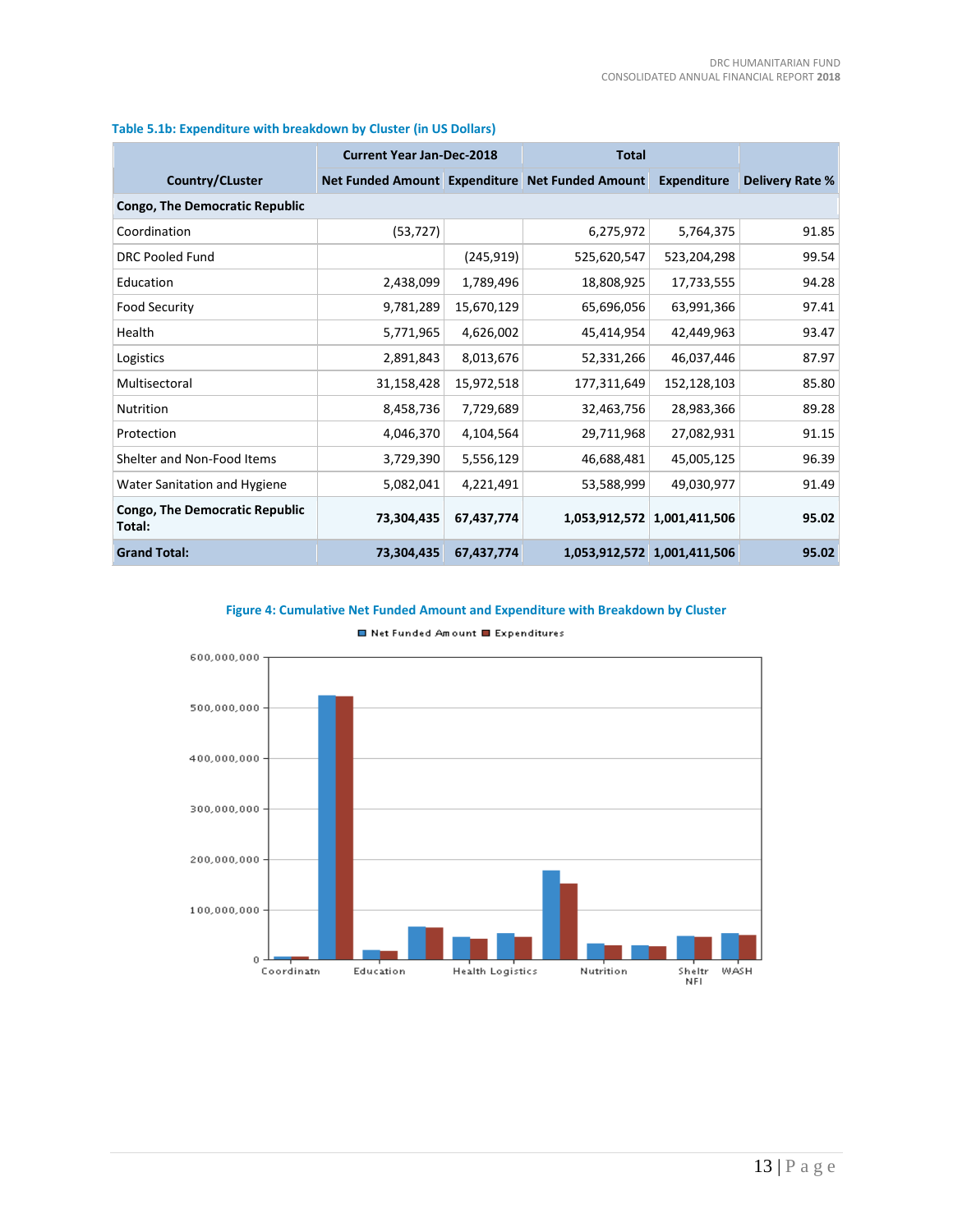# **5.2 EXPENDITURE BY PROJECT**

Table 5.2 displays the net funded amounts, expenditures reported and the financial delivery rates by Participating Organization.

|  |  | Table 5.2 Expenditure by Project within Cluster, as of 31 December 2018 (in US Dollars) |  |
|--|--|-----------------------------------------------------------------------------------------|--|
|--|--|-----------------------------------------------------------------------------------------|--|

|              | <b>Cluster / Project No.and Project Title</b> | <b>Participating</b><br>Organization | <b>Project</b><br><b>Status</b> | Total<br>Approved<br><b>Amount</b> | <b>Net Funded</b><br>Amount | Total<br><b>Expenditure</b> | <b>Delivery</b><br>Rate<br>% |  |
|--------------|-----------------------------------------------|--------------------------------------|---------------------------------|------------------------------------|-----------------------------|-----------------------------|------------------------------|--|
| Coordination |                                               |                                      |                                 |                                    |                             |                             |                              |  |
| 00078034     | DRC PF- Coordination- UN                      | <b>UNDP</b>                          | On Going                        | 2,657,291                          | 2,657,291                   | 2,137,866                   | 80.45                        |  |
| 00085225     | DRC PF COORDINATION/2013                      | <b>OCHA</b>                          | On Going                        | 1,241,462                          | 690,359                     | 690,359                     | 100.00                       |  |
| 00085225     | DRC PF COORDINATION/2013                      | <b>UNDP</b>                          | On Going                        | 1,315,600                          | 1,308,074                   | 1,318,247                   | 100.78                       |  |
| 00090338     | DRCPF-COORDINATION-UN-2014                    | <b>UNDP</b>                          | On Going                        | 314,977                            | 261,250                     | 261,250                     | 100.00                       |  |
| 00096021     | DRC POOLED FUND COORDINATION 2                | <b>UNHCR</b>                         | On Going                        | 350,000                            | 350,000                     | 350,000                     | 100.00                       |  |
| 00100747     | DRC PF/COORDINATION/2016/UN                   | <b>UNICEF</b>                        | On Going                        | 559,000                            | 559,000                     | 558,877                     | 99.98                        |  |
| 00104763     | DRC-16/COORD/UNOPS/4624                       | <b>UNOPS</b>                         | Operationally<br>Closed         | 449,997                            | 449,997                     | 447,775                     | 99.51                        |  |
|              | <b>Coordination: Total</b>                    |                                      |                                 | 6,888,327                          | 6,275,972                   | 5,764,375                   | 91.85                        |  |

|          | <b>DRC Pooled Fund</b>   |                |                         |             |             |             |        |  |  |
|----------|--------------------------|----------------|-------------------------|-------------|-------------|-------------|--------|--|--|
| 00065241 | <b>CHF DRC Pooled Fd</b> | <b>FAO</b>     | Operationally<br>Closed | 56,292,146  | 54,620,860  | 55,221,967  | 101.10 |  |  |
| 00065241 | <b>CHF DRC Pooled Fd</b> | <b>IOM</b>     | Operationally<br>Closed | 2,246,136   | 2,226,016   | 2,226,016   | 100.00 |  |  |
| 00065241 | CHF DRC Pooled Fd        | <b>OCHA</b>    | Operationally<br>Closed | 33,844,703  | 32,773,011  | 33,844,402  | 103.27 |  |  |
| 00065241 | <b>CHF DRC Pooled Fd</b> | <b>UNAIDS</b>  | Operationally<br>Closed | 100,000     |             |             | 0      |  |  |
| 00065241 | <b>CHF DRC Pooled Fd</b> | <b>UNDP</b>    | Operationally<br>Closed | 4,325,563   | 4,426,663   | 3,553,208   | 80.27  |  |  |
| 00065241 | <b>CHF DRC Pooled Fd</b> | <b>UNFPA</b>   | Operationally<br>Closed | 9,039,501   | 8,598,639   | 8,359,618   | 97.22  |  |  |
| 00065241 | <b>CHF DRC Pooled Fd</b> | <b>UNHCR</b>   | Operationally<br>Closed | 15,461,326  | 15,461,326  | 15,461,326  | 100.00 |  |  |
| 00065241 | <b>CHF DRC Pooled Fd</b> | <b>UNICEF</b>  | Operationally<br>Closed | 116,856,558 | 116,217,364 | 116,217,364 | 100.00 |  |  |
| 00065241 | <b>CHF DRC Pooled Fd</b> | <b>UNMAS</b>   | Operationally<br>Closed | 200,000     | 200,000     | 200,000     | 100.00 |  |  |
| 00065241 | <b>CHF DRC Pooled Fd</b> | <b>UNOPS</b>   | Operationally<br>Closed | 4,723,974   | 4,723,974   | 4,700,071   | 99.49  |  |  |
| 00065241 | <b>CHF DRC Pooled Fd</b> | <b>UNWOMEN</b> | Operationally<br>Closed | 300,000     | 300,000     | 297,500     | 99.17  |  |  |
| 00065241 | CHF DRC Pooled Fd        | <b>WFP</b>     | Operationally<br>Closed | 41,670,473  | 41,670,473  | 38,476,065  | 92.33  |  |  |
| 00065241 | CHF DRC Pooled Fd        | <b>WHO</b>     | Operationally<br>Closed | 23,530,415  | 22,458,098  | 22,458,098  | 100.00 |  |  |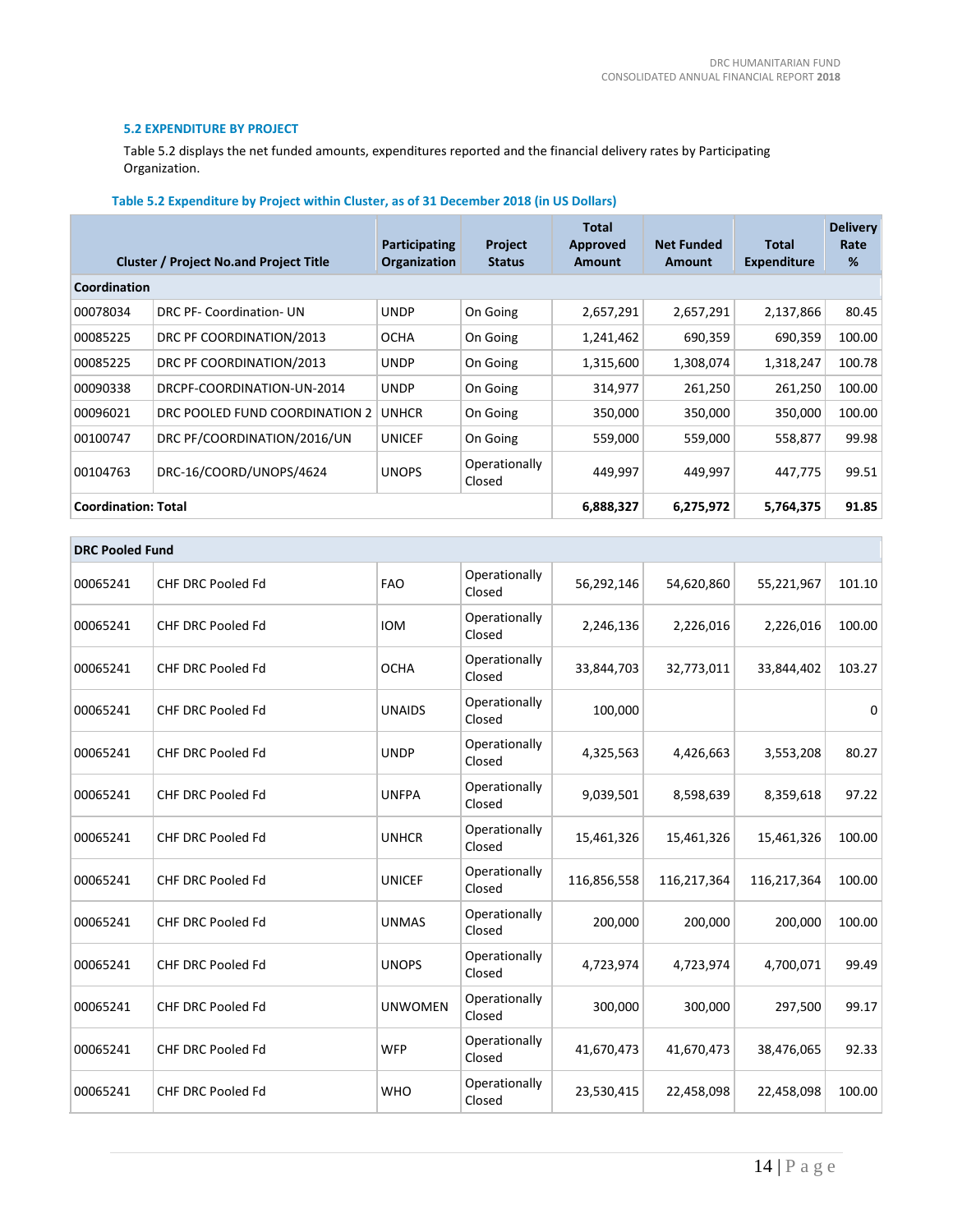T.

| 00072858                      | CHF DRC - Managing Agent/NGOs             | NGO/UNDP      | Operationally<br>Closed | 230,409,875 | 221,944,122 | 222,188,662 | 100.11 |
|-------------------------------|-------------------------------------------|---------------|-------------------------|-------------|-------------|-------------|--------|
| <b>DRC Pooled Fund: Total</b> |                                           |               |                         | 539,000,670 | 525,620,547 | 523,204,298 | 99.54  |
|                               |                                           |               |                         |             |             |             |        |
| <b>Education</b>              |                                           |               |                         |             |             |             |        |
| 00078041                      | DRC PF- Education- UN                     | <b>UNICEF</b> | On Going                | 1,226,059   | 1,213,834   | 1,213,834   | 100.00 |
| 00085227                      | DRC PF EDUCATION/2013/UN AGENC            | <b>UNICEF</b> | On Going                | 431,000     | 431,000     | 431,000     | 100.00 |
| 00085264                      | DRC PF EDUCATION/2013/UNDP-<br><b>NGO</b> | NGO/UNDP      | On Going                | 1,376,875   | 1,372,052   | 1,372,052   | 100.00 |
| 00091829                      | DRC-PF-EDUCATION/2014/UN                  | <b>UNICEF</b> | On Going                | 912,929     | 911,091     | 911,091     | 100.00 |
| 00095922                      | DRC/POOLEDFUND/EDUCATION/201<br>5/        | NGO/UNDP      | On Going                | 1,180,803   | 1,171,593   | 1,171,593   | 100.00 |
| 00100745                      | DRC PF/EDU/2016/UN                        | <b>UNICEF</b> | On Going                | 516,000     | 516,000     | 515,733     | 99.95  |
| 00103547                      | DRC PF EDUCATON/2016/MA/NGO               | NGO/UNDP      | On Going                | 2,739,415   | 2,733,401   | 2,732,569   | 99.97  |
| 00105668                      | DRC-17/EDU/UR1/NGO/5564                   | NGO/UNDP      | On Going                | 368,419     | 367,500     | 367,500     | 100.00 |
| 00110226                      | DRC-18//UR1/EDU/NGO/8778                  | NGO/UNDP      | On Going                | 674,469     | 674,469     | 672,787     | 99.75  |
| 00110227                      | DRC-18//EDU/INGO/8789                     | NGO/UNDP      | On Going                | 157,897     | 157,897     | 98,111      | 62.14  |
| 00110228                      | DRC-18/EDU/INGO/8804                      | NGO/UNDP      | On Going                | 609,826     | 609,826     | 608,306     | 99.75  |
| 00110359                      | DRC-18/HCG10/UR1/EDU/INGO/8908            | NGO/UNDP      | On Going                | 123,260     | 123,260     | 120,204     | 97.52  |
| 00111282                      | DRC-18/HCG10/UR3/EDU/NGO/9286             | NGO/UNDP      | On Going                | 336,841     | 336,840     | 168,476     | 50.02  |
| 00111283                      | DRC-18/HCG10/UR3/EDU/INGO/9302            | NGO/UNDP      | On Going                | 228,805     | 228,805     | 68,235      | 29.82  |
| 00113520                      | DRC-<br>18/HCG10/UR5/EDU/NGO/11072        | NGO/UNDP      | On Going                | 315,774     | 315,774     |             | 0      |
| 00078042                      | DRC PF- Education- MA/NGO                 | NGO/UNDP      | Operationally<br>Closed | 7,651,997   | 7,645,584   | 7,282,067   | 95.25  |
| <b>Education: Total</b>       |                                           |               |                         | 18,850,368  | 18,808,925  | 17,733,555  | 94.28  |
|                               |                                           |               |                         |             |             |             |        |
| <b>Food Security</b>          |                                           |               |                         |             |             |             |        |
| 00078035                      | DRC PF- Food Security- UN                 | <b>FAO</b>    | On Going                | 11,263,674  | 11,163,474  | 11,163,269  | 100.00 |
| 00078043                      | DRC - PF- Food Sec-MA/NGOs                | NGO/UNDP      | On Going                | 10,862,673  | 10,861,531  | 11,878,503  | 109.36 |
| 00085228                      | DRC PF FOOD SEC./2013/UN AGENC            | <b>FAO</b>    | On Going                | 2,579,054   | 2,529,195   | 2,529,195   | 100.00 |
| 00085228                      | DRC PF FOOD SEC./2013/UN AGENC            | <b>WFP</b>    | On Going                | 1,397,198   | 1,397,198   | 1,397,198   | 100.00 |
| 00091762                      | DRC PF FOOD SECURITY/2014/MA/N            | NGO/UNDP      | On Going                | 1,496,195   | 1,492,337   | 1,492,297   | 100.00 |
| 00091815                      | DRC-PF/FOODSECURITY/2014/UN               | <b>FAO</b>    | On Going                | 1,594,908   | 1,589,696   | 1,586,173   | 99.78  |
| 00091815                      | DRC-PF/FOODSECURITY/2014/UN               | <b>WFP</b>    | On Going                | 1,100,000   | 1,100,000   | 1,100,000   | 100.00 |
| 00098497                      | POOLED FUND-FOOD SECURITY-NGO-            | NGO/UNDP      | On Going                | 5,218,853   | 4,776,781   | 4,776,781   | 100.00 |
| 00098570                      | DRC-POOL FUND-FOOD SECURITY-UN            | <b>WFP</b>    | On Going                | 1,400,000   | 1,400,000   | 1,373,672   | 98.12  |
| 00099894                      | DRC PF FOOD SECURITY/2016/UN              | <b>WFP</b>    | On Going                | 960,000     | 960,000     | 960,000     | 100.00 |
| 00103384                      | DRC PF-FOOD SEC/2016/MA/NGO               | NGO/UNDP      | On Going                | 3,053,702   | 3,053,702   | 3,040,989   | 99.58  |
| 00108077                      | DRC-17/FSEC/UR5/NGO/7428                  | NGO/UNDP      | On Going                | 415,800     | 415,800     | 414,763     | 99.75  |
| 00108078                      | DRC-17/FSEC/UR5/NGO/7431                  | NGO/UNDP      | On Going                | 736,837     | 736,837     | 734,999     | 99.75  |
| 00108079                      | DRC-17/FSEC/UR5/NGO/7465                  | NGO/UNDP      | On Going                | 733,601     | 733,601     | 693,759     | 94.57  |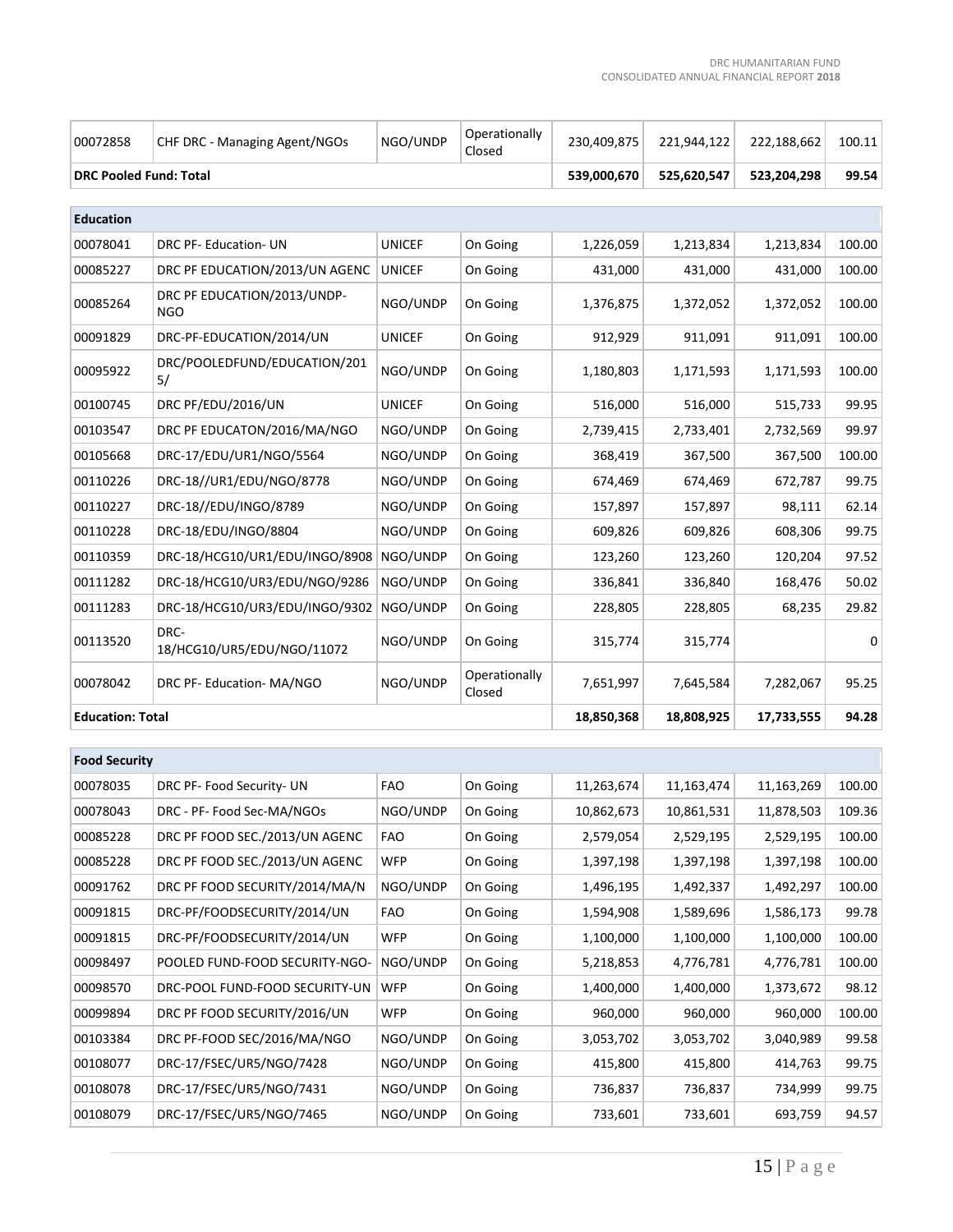| 00108080                    | DRC617/FSEC/UR5/NGO/7466       | NGO/UNDP | On Going              | 736,838    | 736,838    | 735,000    | 99.75  |
|-----------------------------|--------------------------------|----------|-----------------------|------------|------------|------------|--------|
| 00108081                    | DRC-17/FSEC/UR5/NGO/7486       | NGO/UNDP | On Going              | 1,262,117  | 1,262,117  | 1,258,969  | 99.75  |
| 00108082                    | DRC-17/FSEC/UR5/NGO/7498       | NGO/UNDP | On Going              | 842,100    | 842,100    | 827,169    | 98.23  |
| 00108083                    | DRC-17/FSEC/UR5/NGO/7500       | NGO/UNDP | On Going              | 526,209    | 526,209    | 523,100    | 99.41  |
| 00108084                    | DRC-17/FSEC/UR5/NGO/7506       | NGO/UNDP | On Going              | 526,313    | 526,313    | 525,000    | 99.75  |
| 00108085                    | DRC-17/FSEC.UR5/NGO/7526       | NGO/UNDP | On Going              | 1,052,625  | 1,052,625  | 1,050,000  | 99.75  |
| 00108086                    | DRC-17/FSEC/UR5/NGO/7542       | NGO/UNDP | On Going              | 842,100    | 842,100    | 840,000    | 99.75  |
| 00108087                    | DRC-17/FSEC/UR5/NGO/7543       | NGO/UNDP | On Going              | 1,513,395  | 1,513,395  | 1,447,220  | 95.63  |
| 00108089                    | DRC-17/FSEC/UR5/NGO/7559       | NGO/UNDP | On Going              | 736,838    | 736,838    | 678,415    | 92.07  |
| 00110245                    | DRC-18-INGO/8770               | NGO/UNDP | On Going              | 663,464    | 663,464    | 630,880    | 95.09  |
| 00110246                    | DRC-18/NGO/8771                | NGO/UNDP | On Going              | 763,677    | 763,677    | 761,772    | 99.75  |
| 00110247                    | DRC-18/8777                    | NGO/UNDP | On Going              | 760,166    | 760,166    | 742,824    | 97.72  |
| 00110248                    | DRC-18/FSEC/NGO/8779           | NGO/UNDP | On Going              | 620,438    | 620,438    | 588,312    | 94.82  |
| 00110249                    | DRC-18 - /NGO/8780             | NGO/UNDP | On Going              | 303,943    | 303,943    | 300,026    | 98.71  |
| 00110250                    | DRC-18/8786                    | NGO/UNDP | On Going              | 284,230    | 284,230    | 277,168    | 97.52  |
| 00110251                    | DRC-18/NGO/8792                | NGO/UNDP | On Going              | 760,164    | 760,164    | 758,268    | 99.75  |
| 00110252                    | DRC-18/NGO/8793                | NGO/UNDP | On Going              | 737,385    | 737,385    | 735,547    | 99.75  |
| 00110253                    | DRC-1/INGO/8819                | NGO/UNDP | On Going              | 653,906    | 653,906    | 603,261    | 92.25  |
| 00110367                    | DRC-18/HCG10/UR1/FSEC/NGO/8871 | NGO/UNDP | On Going              | 862,592    | 862,592    | 860,439    | 99.75  |
| 00111300                    | DRC-18/HCG10/UR3/FSEC/9280     | NGO/UNDP | On Going              | 358,692    | 358,692    | 38,577     | 10.75  |
| 00111301                    | DRC-18/HCG10/UR3/FSEC/9312     | NGO/UNDP | On Going              | 532,686    | 532,686    | 413,292    | 77.59  |
| 00112848                    | DRC-18/HCG10/ST1/FSEC/10463    | NGO/UNDP | On Going              | 2,526,300  | 2,526,300  | 634,800    | 25.13  |
| 00085265                    | DRC PF FOOD SEC./2013/UNDP-NGO | NGO/UNDP | Financially<br>Closed | 5,628,528  | 5,619,728  | 5,619,728  | 100.00 |
| <b>Food Security: Total</b> |                                |          |                       | 66,307,199 | 65,696,056 | 63,991,366 | 97.41  |

| Health   |                                     |               |          |           |           |           |        |
|----------|-------------------------------------|---------------|----------|-----------|-----------|-----------|--------|
| 00085229 | DRC PF HEALTH/2013/UN AGENCIES      | <b>UNFPA</b>  | On Going | 646,417   | 637,635   | 637,635   | 100.00 |
| 00085229 | DRC PF HEALTH/2013/UN AGENCIES      | <b>WHO</b>    | On Going | 2,447,494 | 2,447,494 | 2,447,493 | 100.00 |
| 00091763 | DRC PF HEALTH/2014/MA/NGO           | NGO/UNDP      | On Going | 528,675   | 528,073   | 528,073   | 100.00 |
| 00091956 | DRC-PF-HEALTH/2014/UN               | <b>WHO</b>    | On Going | 991,813   | 986,314   | 986,314   | 100.00 |
| 00096603 | DRC-POOLEDFUN-HEALTH-2015-NGO       | NGO/UNDP      | On Going | 2,413,996 | 2,369,199 | 2,369,199 | 100.00 |
| 00096651 | DRC-POOLED-FUND-HEALTH-2015-<br>UN. | <b>UNFPA</b>  | On Going | 350,000   | 344,801   | 344,801   | 100.00 |
| 00096651 | DRC-POOLED-FUND-HEALTH-2015-<br>UN. | <b>UNHCR</b>  | On Going | 200,000   | 200,000   | 200,000   | 100.00 |
| 00096651 | DRC-POOLED-FUND-HEALTH-2015-<br>UN. | <b>UNICEF</b> | On Going | 1,544,620 | 1,544,620 | 1,544,620 | 100.00 |
| 00100484 | DRC-PF/HEALTH/2016/MA/NGOs          | NGO/UNDP      | On Going | 6,138,348 | 5,758,256 | 5,758,256 | 100.00 |
| 00100746 | DRC PF/HEALTH/2016/UN               | <b>UNICEF</b> | On Going | 602,000   | 602,000   | 602,000   | 100.00 |
| 00108074 | DRC-17/HLT/UR5/NGO/7439             | NGO/UNDP      | On Going | 167,788   | 167,788   | 167,369   | 99.75  |
| 00108076 | DRC-17/HLT/UR5/NGO/7482             | NGO/UNDP      | On Going | 894,310   | 894,310   | 892,080   | 99.75  |

 $\sim$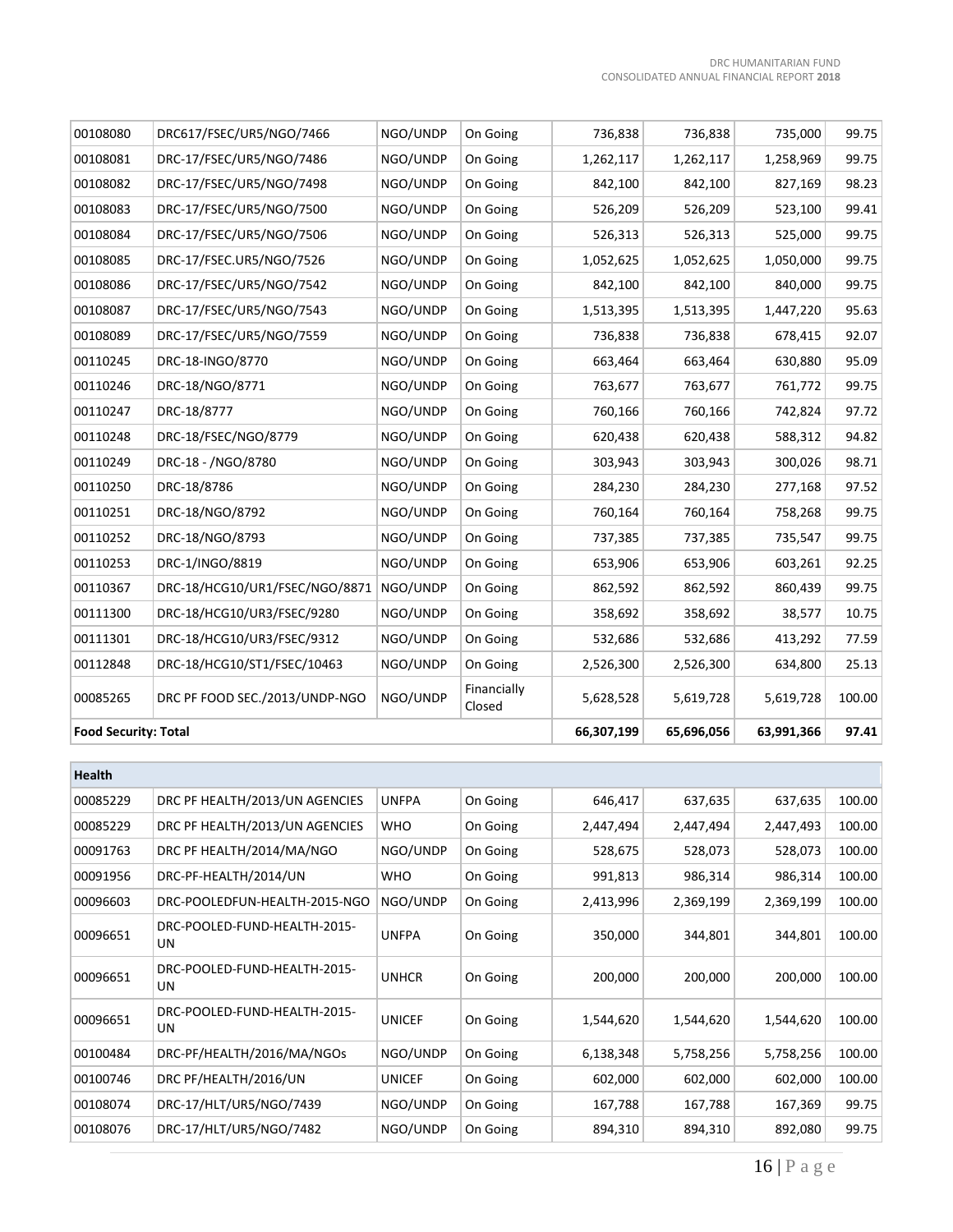| <b>Health: Total</b> |                                    |               |                         | 45,931,989 | 45,414,954 | 42,449,963 | 93.47  |
|----------------------|------------------------------------|---------------|-------------------------|------------|------------|------------|--------|
| 00085267             | DRC PF HEALTH/2013/UNDP-NGOs       | NGO/UNDP      | Operationally<br>Closed | 3,570,567  | 3,534,632  | 3,534,632  | 100.00 |
| 00078044             | DRC - PF- Health - MA/NGOs         | NGO/UNDP      | Operationally<br>Closed | 10,071,629 | 10,071,535 | 9,534,091  | 94.66  |
| 00078038             | DRC PF- Health- UN                 | <b>WHO</b>    | Operationally<br>Closed | 6,942,487  | 6,935,062  | 6,934,471  | 99.99  |
| 00078038             | DRC PF- Health- UN                 | <b>UNICEF</b> | Operationally<br>Closed | 881,522    | 876,352    | 876,352    | 100.00 |
| 00078038             | DRC PF- Health- UN                 | <b>UNFPA</b>  | Operationally<br>Closed | 1,388,267  | 1,364,827  | 1,364,827  | 100.00 |
| 00113528             | DRC-18/HCG10/UR5/HLT/11062         | NGO/UNDP      | On Going                | 437,753    | 437,753    |            | 0      |
| 00112464             | DRC-18/HCG10/ST1/HLT/INGO/1014     | NGO/UNDP      | On Going                | 1,012,625  | 1,012,625  |            | 0      |
| 00111575             | DRC-<br>18/HCG10/PU1/HLT/NGO/10136 | NGO/UNDP      | On Going                | 777,935    | 777,935    | 752,803    | 96.77  |
| 00111574             | DRC-18/PU1/HLT/INGO/10116          | NGO/UNDP      | On Going                | 810,521    | 810,521    | 634,517    | 78.29  |
| 00111295             | DRC-18/HCG10/UR3/HLT/INGO/9260     | NGO/UNDP      | On Going                | 339,834    | 339,834    | 75,758     | 22.29  |
| 00110386             | DRC-18/HCG10/UR1/HLT/INGO/8956     | NGO/UNDP      | On Going                | 585,065    | 585,065    | 583,606    | 99.75  |
| 00110365             | DRC-18/HCG10/UR1/HLT/INGO/8887     | NGO/UNDP      | On Going                | 970,399    | 970,399    | 575,365    | 59.29  |
| 00110244             | DRC-18//HLT/INGO/8805              | NGO/UNDP      | On Going                | 431,277    | 431,277    | 408,570    | 94.74  |
| 00110243             | DRC-18/HLT/INGO/8799               | NGO/UNDP      | On Going                | 168,897    | 168,897    | 138,105    | 81.77  |
| 00110242             | DRC-18//HLT/INGO/8791              | NGO/UNDP      | On Going                | 243,285    | 243,285    | 197,680    | 81.25  |
| 00110241             | DRC-18/HLT/INGO/8788               | NGO/UNDP      | On Going                | 186,775    | 186,775    | 174,122    | 93.23  |
| 00110240             | DRC-/HLT/INGO/8782                 | NGO/UNDP      | On Going                | 187,691    | 187,691    | 187,223    | 99.75  |
|                      |                                    |               |                         |            |            |            |        |

| <b>Logistics</b> |                                |            |          |            |            |            |        |
|------------------|--------------------------------|------------|----------|------------|------------|------------|--------|
| 00078045         | DRC PF-Logistics-UN            | <b>WFP</b> | On Going | 17,629,153 | 17,456,100 | 11,994,144 | 68.71  |
| 00085230         | DRC PF LOGISTICS/2013/UN AGENC | <b>WFP</b> | On Going | 7,028,284  | 7,028,284  | 7,028,284  | 100.00 |
| 00085268         | DRC PF LOGISTICS/2013/UNDP-NGO | NGO/UNDP   | On Going | 3,965,989  | 3,864,571  | 3,864,571  | 100.00 |
| 00090973         | DRC PF LOGISTICS/2014/UN       | <b>WFP</b> | On Going | 5,604,249  | 5,604,249  | 5,604,249  | 100.00 |
| 00094437         | DRC PF-LOGISTICS/2015/UN       | <b>WFP</b> | On Going | 3,189,902  | 3,189,902  | 3,189,902  | 100.00 |
| 00098500         | DRC-PF-LOGISTICS-NGO-2015      | NGO/UNDP   | On Going | 372,750    | 372,750    | 372,750    | 100.00 |
| 00100014         | DRC PF LOGISTIC/2016/UN        | <b>WFP</b> | On Going | 3,255,456  | 3,255,456  | 3,255,456  | 100.00 |
| 00106031         | DRC-17/LOG/PU1/UN/6293         | <b>WFP</b> | On Going | 1,318,922  | 1,318,922  | 1,318,922  | 100.00 |
| 00108068         | DRC-17/LOG/UR5/NGO/7426        | NGO/UNDP   | On Going | 642,101    | 642,101    | 640,499    | 99.75  |
| 00108069         | DRC-17/LOG/UR5/NGO/7448        | NGO/UNDP   | On Going | 374,316    | 374,316    | 373,487    | 99.78  |
| 00109004         | DRC-17/HCG10/UR4/LOG/UN/7405   | <b>WFP</b> | On Going | 600,003    | 600,003    | 600,003    | 100.00 |
| 00110183         | DRC - 18 / HCG 10 / UR1/8795   | <b>WFP</b> | On Going | 150,798    | 150,798    | 144,263    | 95.67  |
| 00110231         | DRC-18//NGO/8798               | NGO/UNDP   | On Going | 94,331     | 94,331     | 94,096     | 99.75  |
| 00110232         | DRC/LOG/INGO/8810              | NGO/UNDP   | On Going | 368,419    | 368,419    | 266,767    | 72.41  |
| 00110360         | DRC-18/HCG10/UR1/LOG/NGO/8855  | NGO/UNDP   | On Going | 136,774    | 136,774    | 136,433    | 99.75  |
| 00110361         | DRC-18/HCG10/UR1/LOG/INGO/8890 | NGO/UNDP   | On Going | 368,419    | 368,419    | 126,921    | 34.45  |
| 00110925         | DRC-18/HCG10/UR4/LOG/UN/9274   | <b>WFP</b> | On Going | 320,475    | 320,475    | 302,096    | 94.27  |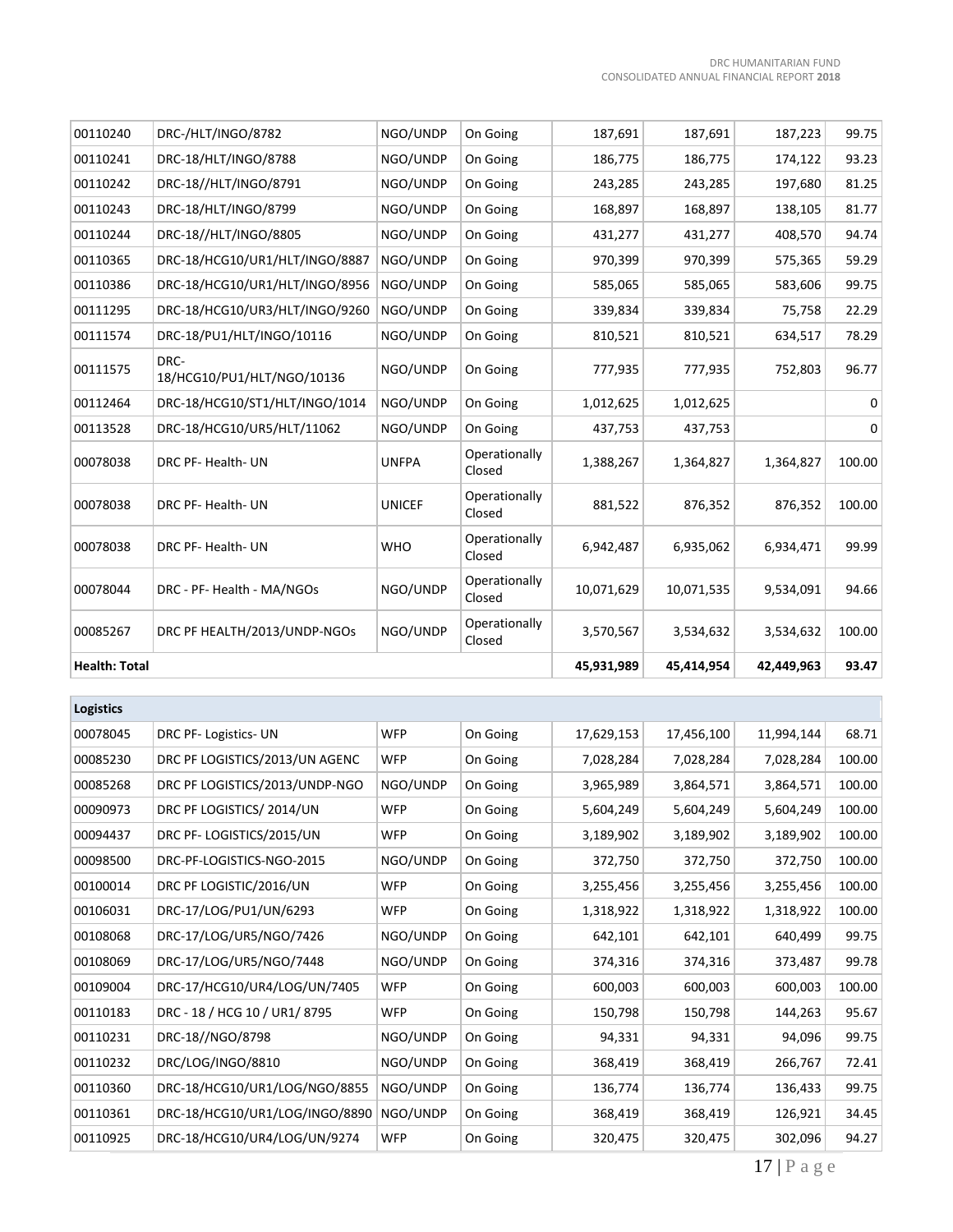| 00111284         | DRC-18/HCG10/UR3/LOG/INGO/9340     | NGO/UNDP | On Going                | 263,156    | 263,156    | 113,287    | 43.05  |
|------------------|------------------------------------|----------|-------------------------|------------|------------|------------|--------|
| 00113109         | DRC-<br>18/HCG10/PU2/LOG/NGO/10924 | NGO/UNDP | On Going                | 189,473    | 189,473    |            | 0      |
| 00113522         | DRC-18/UR5/FSEC-LOG/11109          | NGO/UNDP | On Going                | 399,996    | 399,996    |            | 0      |
| 00078046         | DRC - PF -LOGISTIC-MA/NGOs         | NGO/UNDP | Operationally<br>Closed | 6,685,585  | 6,332,772  | 6,611,316  | 104.40 |
| Logistics: Total |                                    |          |                         | 52,958,550 | 52,331,266 | 46,037,446 | 87.97  |

| <b>Multisectoral</b> |                                    |               |          |            |            |            |        |
|----------------------|------------------------------------|---------------|----------|------------|------------|------------|--------|
| 00078048             | DRC-PF:Multisector-MA/NGOs         | NGO/UNDP      | On Going | 15,473,321 | 15,461,703 | 16,074,841 | 103.97 |
| 00085231             | DRC PF MULTISECT/2013/UN AGENC     | <b>UNICEF</b> | On Going | 8,600,000  | 8,595,513  | 8,595,513  | 100.00 |
| 00090651             | DRC PF - MULTISECT/2014/UN         | <b>UNFPA</b>  | On Going | 331,805    | 322,641    | 322,641    | 100.00 |
| 00090651             | DRC PF - MULTISECT/2014/UN         | <b>UNICEF</b> | On Going | 6,200,000  | 6,200,000  | 6,200,000  | 100.00 |
| 00090651             | DRC PF - MULTISECT/2014/UN         | WFP           | On Going | 901,889    | 901,889    | 901,889    | 100.00 |
| 00092386             | DRC/PF/EBOLA/UN/2014               | <b>UNICEF</b> | On Going | 712,542    | 712,542    | 712,542    | 100.00 |
| 00094439             | DRC PF- MULTISECTORIEL/2015/UN     | FAO           | On Going | 4,241,001  | 4,233,127  | 4,233,127  | 100.00 |
| 00094439             | DRC PF- MULTISECTORIEL/2015/UN     | <b>UNHCR</b>  | On Going | 2,669,997  | 2,669,997  | 2,669,997  | 100.00 |
| 00094439             | DRC PF- MULTISECTORIEL/2015/UN     | <b>UNICEF</b> | On Going | 6,728,423  | 6,728,423  | 6,728,338  | 100.00 |
| 00094439             | DRC PF- MULTISECTORIEL/2015/UN     | <b>WFP</b>    | On Going | 319,068    | 319,068    | 319,068    | 100.00 |
| 00095424             | DRCPF MULTICUSTER 2015/MA/NGO      | NGO/UNDP      | On Going | 22,794,546 | 22,794,546 | 22,556,527 | 98.96  |
| 00100634             | DRC PF-MULTISECT/2016/UN           | <b>UNICEF</b> | On Going | 755,660    | 755,660    | 755,660    | 100.00 |
| 00103383             | DRC PF-MULTISEC/2016/MA/NGO        | NGO/UNDP      | On Going | 21,814,435 | 21,714,113 | 21,284,854 | 98.02  |
| 00104021             | DRC-<br>16/MULTISEC/UR01/UNDP/NGO/ | NGO/UNDP      | On Going | 1,891,467  | 1,891,467  | 1,730,462  | 91.49  |
| 00105996             | DRC-17/MULTISEC/NGO/6284           | NGO/UNDP      | On Going | 1,675,145  | 1,675,145  | 1,670,967  | 99.75  |
| 00106329             | DRC-17/MULTISEC/NGO/5849           | NGO/UNDP      | On Going | 1,716,042  | 1,714,042  | 1,328,589  | 77.51  |
| 00106330             | DRC-17/MULTISEC/NGO/5702           | NGO/UNDP      | On Going | 1,934,921  | 1,934,921  | 1,348,681  | 69.70  |
| 00106331             | DRC-17/MULTISEC/NGO/5850           | NGO/UNDP      | On Going | 561,059    | 561,059    | 415,872    | 74.12  |
| 00106903             | DRC-17/MULTISEC/UR2/NGO/6687       | NGO/UNDP      | On Going | 998,867    | 998,867    | 994,533    | 99.57  |
| 00106943             | DRC-17/MULTISEC/UR2/NGO/6653       | NGO/UNDP      | On Going | 684,208    | 684,208    | 682,501    | 99.75  |
| 00110229             | DRC-PROT/8769                      | NGO/UNDP      | On Going | 314,994    | 314,994    | 314,208    | 99.75  |
| 00110230             | DRC-18//EDU-PROT/8776              | NGO/UNDP      | On Going | 294,522    | 294,522    | 293,787    | 99.75  |
| 00110366             | DRC-18/HCG10/UR1/HLT-NUT/8899      | NGO/UNDP      | On Going | 465,483    | 465,483    | 464,322    | 99.75  |
| 00110387             | DRC-18/HCG10/UR1/HLT/NGO/8808      | NGO/UNDP      | On Going | 517,033    | 517,033    | 389,205    | 75.28  |
| 00111274             | DRC-18/HCG10/NFI-FSEC-LOG/9253     | NGO/UNDP      | On Going | 962,263    | 962,263    | 526,754    | 54.74  |
| 00111275             | DRC-18/HCG10/NFI-FSEC-LOG/9306     | NGO/UNDP      | On Going | 698,016    | 698,016    | 393,501    | 56.37  |
| 00111276             | DRC-18/HCG10/UR3/NFI-WaSH/9370     | NGO/UNDP      | On Going | 467,723    | 467,723    | 93,161     | 19.92  |
| 00111277             | DRC-18/NFI-FSEC-WaSH/9227          | NGO/UNDP      | On Going | 843,706    | 843,706    | 295,233    | 34.99  |
| 00111281             | DRC-18/HCG10/UR3/WaSH-HLT/9357     | NGO/UNDP      | On Going | 474,707    | 473,707    | 279,583    | 59.02  |
| 00111285             | DRC-18/HCG10/UR3/LOG-<br>WaSH/9294 | NGO/UNDP      | On Going | 351,221    | 351,221    | 188,213    | 53.59  |
| 00111288             | DRC-18/HCG10/UR3/NUT-HLT/9386      | NGO/UNDP      | On Going | 284,209    | 284,209    | 39,373     | 13.85  |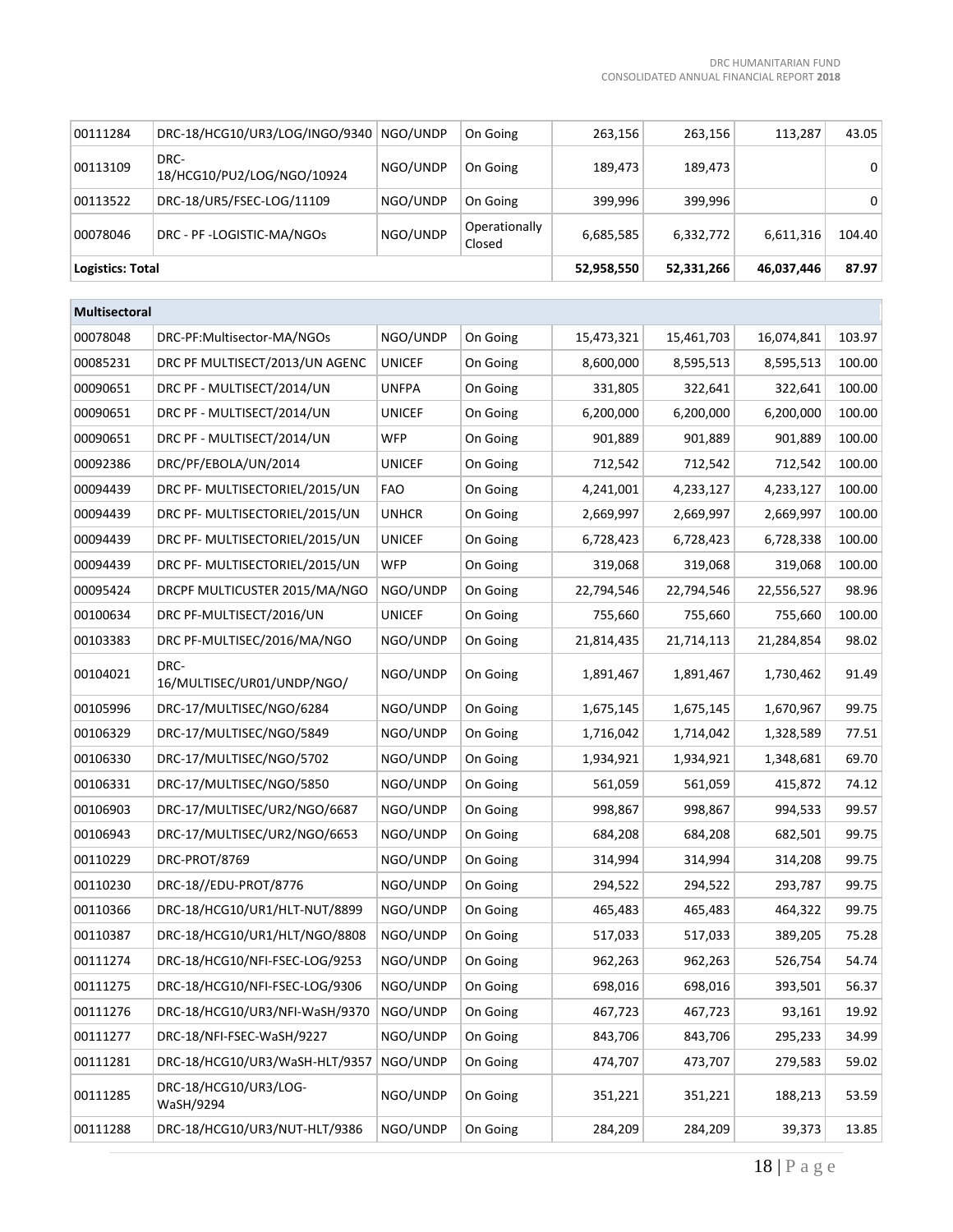| <b>Multisectoral: Total</b> |                                |               |                         | 178,217,077 | 177,311,649 | 152,128,103 | 85.80            |
|-----------------------------|--------------------------------|---------------|-------------------------|-------------|-------------|-------------|------------------|
| 00085272                    | DRC PF MULTISECT/2013/UNDP-NGO | NGO/UNDP      | Operationally<br>Closed | 13,577,972  | 13,554,951  | 13,554,923  | 100.00           |
| 00078047                    | DRC PF-Multisector-UN          | <b>UNICEF</b> | Operationally<br>Closed | 30,592,347  | 30,559,729  | 30,559,729  | 100.00           |
| 00078047                    | DRC PF-Multisector-UN          | <b>OCHA</b>   | Operationally<br>Closed | 2,000,000   | 1,286,676   | 2,000,000   | 155.44           |
| 00113534                    | DRC-18/HCG10/UR4/Multi/9718    | NGO/UNDP      | On Going                | 631,576     | 631,576     |             | $\boldsymbol{0}$ |
| 00113533                    | DRC-18/HCG10/UR4/Multi/UN/9684 | <b>UNFPA</b>  | On Going                | 845,557     | 845,557     |             | $\mathsf 0$      |
| 00113530                    | DRC-18/UR5/FSEC-WaSH/11092     | NGO/UNDP      | On Going                | 1,103,227   | 1,103,227   |             | 0                |
| 00113529                    | DRC-18/UR5/FSEC-EDU/10976      | NGO/UNDP      | On Going                | 953,678     | 953,678     |             | $\pmb{0}$        |
| 00113527                    | DRC-18/UR5/PROT-EDU-HLT/11126  | NGO/UNDP      | On Going                | 726,311     | 726,311     |             | $\pmb{0}$        |
| 00113524                    | DRC-18/NUT-FSEC-PROT/11078     | NGO/UNDP      | On Going                | 1,218,940   | 1,218,940   |             | $\pmb{0}$        |
| 00113521                    | DRC-18/UR5/EDU-PROT/10984      | NGO/UNDP      | On Going                | 602,092     | 602,092     |             | $\pmb{0}$        |
| 00113519                    | DRC-18/UR5/WaSH-NFI/10993      | NGO/UNDP      | On Going                | 612,565     | 612,565     |             | $\pmb{0}$        |
| 00113320                    | DRC-18/HCG10/UR4/Multi/9686    | NGO/UNDP      | On Going                | 1,315,863   | 1,315,863   |             | 0                |
| 00113319                    | DRC-18/HCG10/UR4/Multi/9666    | NGO/UNDP      | On Going                | 1,184,186   | 1,184,186   | 53,495      | 4.52             |
| 00113318                    | DRC-18/HCG10/UR4/Multi/9653    | NGO/UNDP      | On Going                | 1,234,870   | 1,234,870   |             | 0                |
| 00113112                    | DRC-18/PU2/FSEC-NFI/10898      | NGO/UNDP      | On Going                | 1,149,289   | 1,149,289   | 42,276      | 3.68             |
| 00113110                    | DRC-18/HCG10/PU2/NUT-HLT/10902 | NGO/UNDP      | On Going                | 459,814     | 459,814     |             | 0                |
| 00113017                    | DRC-18/HCG10/PU3/HLTPROT/10899 | NGO/UNDP      | On Going                | 358,069     | 358,069     | 122,545     | 34.22            |
| 00113016                    | DRC-18/PU3/PROTWaSH/10904      | NGO/UNDP      | On Going                | 482,506     | 482,506     | 188,006     | 38.96            |
| 00112847                    | DRC-18/HCG10/ST1/EDUPROT/10475 | NGO/UNDP      | On Going                | 2,172,808   | 2,172,808   |             | 0                |
| 00112846                    | DRC-18/HCG10/ST1/WaSHNFI/10378 | NGO/UNDP      | On Going                | 1,577,692   | 1,577,692   | 340,703     | 21.60            |
| 00112463                    | DRC-18/HCG10/ST1/FSEC-PROT/NGO | NGO/UNDP      | On Going                | 1,631,459   | 1,631,459   | 527,529     | 32.33            |
| 00112461                    | DRC-18/HCG10/ST1/WaSH-NFI/INGO | NGO/UNDP      | On Going                | 1,085,029   | 1,085,029   |             | 0                |
| 00112460                    | DRC-18/HCG10/ST1/EDU-LOG/INGO/ | NGO/UNDP      | On Going                | 530,227     | 530,227     |             | 0                |
| 00111303                    | DRC-18/UR3/FSEC-NFI-HLT/9408   | NGO/UNDP      | On Going                | 1,256,606   | 1,256,606   | 507,321     | 40.37            |
| 00111302                    | DRC-18/HCG10/UR3/FSEC-NFI/9232 | NGO/UNDP      | On Going                | 631,575     | 631,575     | 265,125     | 41.98            |
| 00111299                    | DRC-18/HCG10/UR3/HLT-NUT/9354  | NGO/UNDP      | On Going                | 879,161     | 879,161     | 346,285     | 39.39            |
| 00111298                    | DRC-18/HCG10/UR3/HLT-NUT/9230  | NGO/UNDP      | On Going                | 165,722     | 165,722     | 134,712     | 81.29            |
| 00111297                    | DRC-18/UR3/HLT-PROT-EDU/9401   | NGO/UNDP      | On Going                | 735,121     | 735,121     | 168,583     | 22.93            |
| 00111296                    | DRC-18/UR3/HLT-PROT-NUT/9403   | NGO/UNDP      | On Going                | 526,312     | 526,312     | 139,252     | 26.46            |
| 00111290                    | DRC-18/HCG10/UR3/NUT-PROT/9381 | NGO/UNDP      | On Going                | 280,339     | 280,339     | 118,787     | 42.37            |
| 00111289                    | DRC-18/UR3/NUT-HLT-PROT/9368   | NGO/UNDP      | On Going                | 1,017,888   | 1,017,888   | 254,893     | 25.04            |

| <b>Nutrition</b> |                                |               |          |           |           |           |        |
|------------------|--------------------------------|---------------|----------|-----------|-----------|-----------|--------|
| 00085217         | DRC PF NUTRITION/2013/UN AGENC | <b>UNICEF</b> | On Going | 1,769,503 | 1,769,503 | 1,769,503 | 100.00 |
| 00090652         | DRC PF NUTRITION/2014/MA/NGO   | NGO/UNDP      | On Going | 972,762   | 971.180   | 971,180   | 100.00 |
| 00095924         | DRC/PF/NUTRITION/2015/NGO      | NGO/UNDP      | On Going | 534,791   | 532,112   | 532,112   | 100.00 |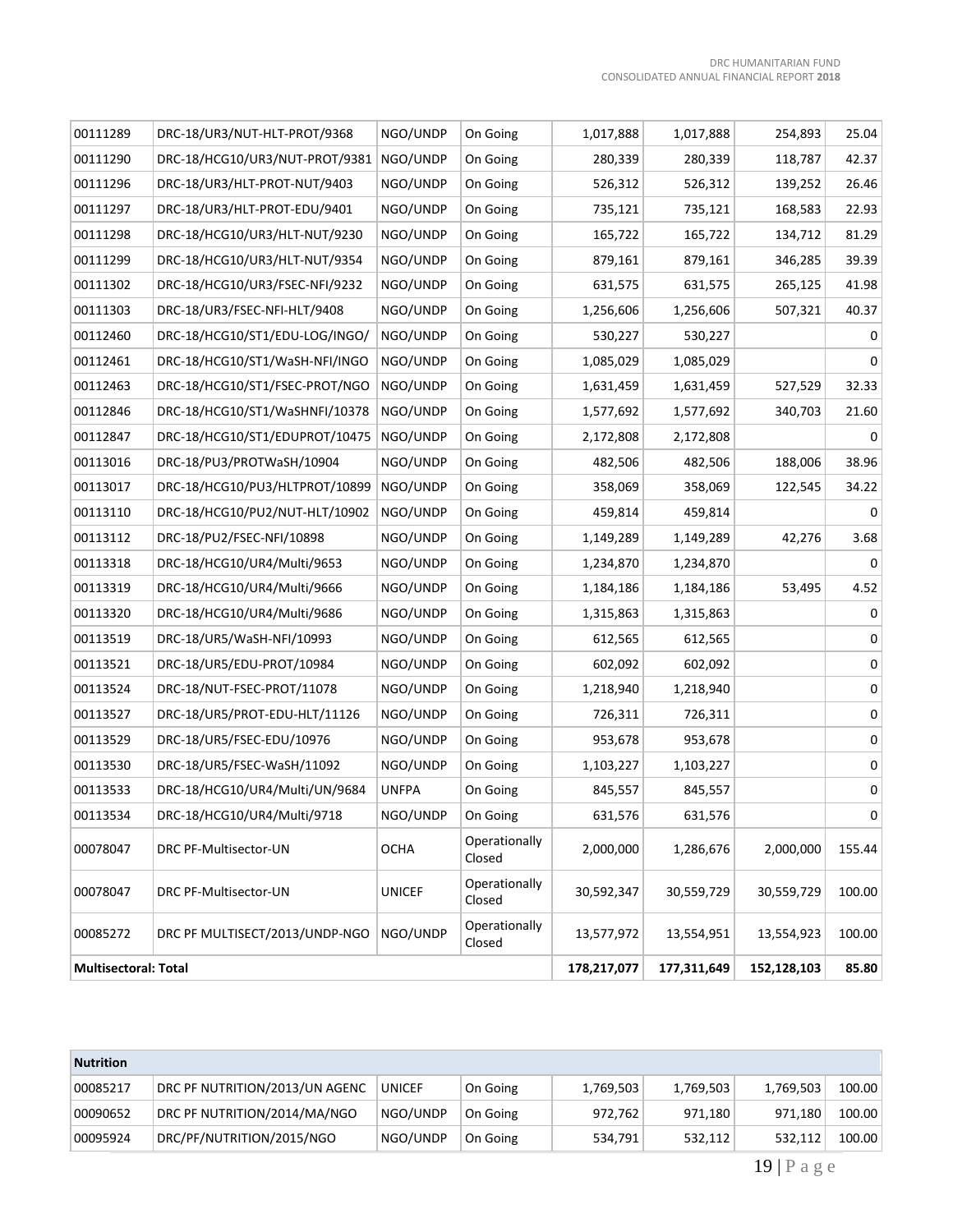| 00103548                | DRC PF NUTRITION/2016/MA/NGO       | NGO/UNDP      | On Going                | 443,895    | 442,788    | 442,788    | 100.00 |
|-------------------------|------------------------------------|---------------|-------------------------|------------|------------|------------|--------|
| 00108070                | DRC-17/NUT/UR5/NGO/7508            | NGO/UNDP      | On Going                | 291,304    | 291,304    | 290,026    | 99.56  |
| 00109005                | DRC-17/HCG10/UR3/NUT/UN/7443       | <b>UNICEF</b> | On Going                | 3,749,219  | 3,749,219  | 3,749,219  | 100.00 |
| 00110233                | DRC-<br>18/HCG10/UR1/NUT/INGO/8775 | NGO/UNDP      | On Going                | 263,155    | 263,155    | 250,389    | 95.15  |
| 00110234                | DRC-/NUT/NGO/8783                  | NGO/UNDP      | On Going                | 1,344,696  | 1,344,696  | 1,312,178  | 97.58  |
| 00110235                | DRC-/NUT/NGO/8784                  | NGO/UNDP      | On Going                | 931,418    | 931,418    | 355,815    | 38.20  |
| 00110236                | DRC-18NUT/INGO/8797                | NGO/UNDP      | On Going                | 1,039,524  | 1,039,524  | 909,388    | 87.48  |
| 00110362                | DRC-<br>18/HCG10/UR1/NUT/INGO/8864 | NGO/UNDP      | On Going                | 425,763    | 425,763    | 418,381    | 98.27  |
| 00111286                | DRC-18/HCG10/UR3/NUT-FSEC/9333     | NGO/UNDP      | On Going                | 306,072    | 306,072    | 228,637    | 74.70  |
| 00113523                | DRC-<br>18/HCG10/UR5/NUT/NGO/11047 | NGO/UNDP      | On Going                | 399,996    | 399,996    | 113,650    | 28.41  |
| 00078050                | DRC - PF-Nutrition -MA/NGOs        | NGO/UNDP      | Operationally<br>Closed | 12,978,633 | 12,918,951 | 10,562,026 | 81.76  |
| 00078049                | DRC - Pooled Fund: Nutrition-UN    | <b>UNICEF</b> | Financially<br>Closed   | 2,046,120  | 2,046,120  | 2,046,120  | 100.00 |
| 00085271                | DRC PF NUTRITION/2013/UNDP-NGO     | NGO/UNDP      | Financially<br>Closed   | 5,737,873  | 5,031,954  | 5,031,954  | 100.00 |
| <b>Nutrition: Total</b> |                                    |               |                         | 33,234,724 | 32,463,756 | 28,983,366 | 89.28  |

| DRC PF PROTECTION/2013/UN AGEN     | <b>UNHABITAT</b> | On Going | 1,842,161 | 1,842,161 | 1,785,185 | 96.91  |
|------------------------------------|------------------|----------|-----------|-----------|-----------|--------|
| DRC PF PROTECTION/2013/UN AGEN     | <b>UNHCR</b>     | On Going | 825,471   | 825,471   | 825,471   | 100.00 |
| DRC PF PROTECTION/2013/UN AGEN     | <b>UNMAS</b>     | On Going | 200,000   | 200,000   | 200,000   | 100.00 |
| DRC PF PROTECTION/2014/MA/NGO      | NGO/UNDP         | On Going | 1,865,565 | 1,861,445 | 1,861,445 | 100.00 |
| DRC-POOLEDFUND-PROTECTION-<br>2015 | NGO/UNDP         | On Going | 952,371   | 944,789   | 944,789   | 100.00 |
| DRC-POOLED FUND-PROTECTION-<br>UN- | <b>UNHCR</b>     | On Going | 300,000   | 300,000   | 300,000   | 100.00 |
| DRC PF PROTECTION/2016/MA/NGO      | NGO/UNDP         | On Going | 2,333,674 | 1,956,953 | 1,956,953 | 100.00 |
| DRC-17/PROT/UR1/NGO/5605           | NGO/UNDP         | On Going | 184,218   | 183,758   | 183,758   | 100.00 |
| DRC-17/PROT/UR1/NGO/5697           | NGO/UNDP         | On Going | 210,507   | 210,507   | 207,018   | 98.34  |
| DRC-17/PROT/UR2/NGO/6656           | NGO/UNDP         | On Going | 526,313   | 526,313   | 525,000   | 99.75  |
| DRC-17/PROT/NGO/6881               | NGO/UNDP         | On Going | 315,788   | 315,788   | 315,000   | 99.75  |
| DRC-17/PROT/UR5/NGO/7438           | NGO/UNDP         | On Going | 499,048   | 499,048   | 497,803   | 99.75  |
| DRC-17/PROT/UR5/NGO/7470           | NGO/UNDP         | On Going | 69,474    | 69,474    | 69,300    | 99.75  |
| DRC-17/PROT/UR5/NGO/7568           | NGO/UNDP         | On Going | 498,989   | 498,989   | 465,166   | 93.22  |
| DRC-18/PROT/NGO/8772               | NGO/UNDP         | On Going | 77,760    | 77,760    | 76,851    | 98.83  |
| DRC/PROT/NGO/8801                  | NGO/UNDP         | On Going | 86,124    | 86,124    | 83,897    | 97.41  |
| DRC-18/PROT/NGO/8806               | NGO/UNDP         | On Going | 378,946   | 378,946   | 370,768   | 97.84  |
| DRC-<br>18/HCG10/UR1/PROT/NGO/8847 | NGO/UNDP         | On Going | 121,570   | 121,570   | 116,009   | 95.43  |
| DRC-18/HCG10/UR1/PROT/8896         | NGO/UNDP         | On Going | 720,086   | 720,086   | 715,032   | 99.30  |
|                                    |                  |          |           |           |           |        |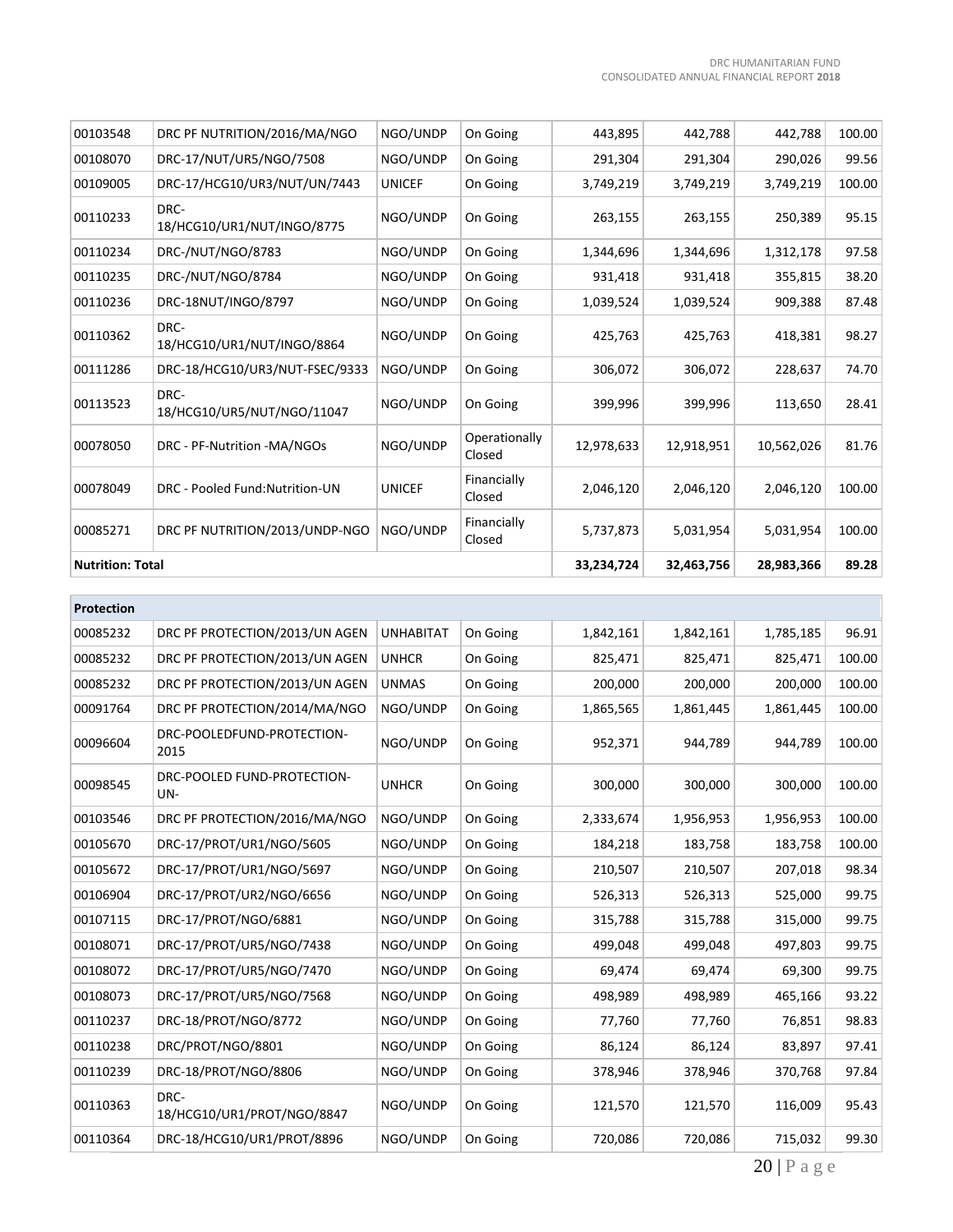| 00110385                 | DRC-18/HCG10/UR1/8958              | NGO/UNDP         | On Going                | 216,855    | 216,855    | 205,144   | 94.60  |
|--------------------------|------------------------------------|------------------|-------------------------|------------|------------|-----------|--------|
| 00111291                 | DRC-<br>18/HCG10/UR3/PROT/NGO/9291 | NGO/UNDP         | On Going                | 397,585    | 397,585    | 317,275   | 79.80  |
| 00111292                 | DRC-<br>18/HCG10/UR3/PROT/NGO/9336 | NGO/UNDP         | On Going                | 145,581    | 145,581    | 73,220    | 50.29  |
| 00111293                 | DRC-<br>18/HCG10/UR3/PROT/NGO/9347 | NGO/UNDP         | On Going                | 330,592    | 330,592    | 164,930   | 49.89  |
| 00111294                 | DRC-<br>18/HCG10/UR3/PROT/NGO/9402 | NGO/UNDP         | On Going                | 135,833    | 135,833    | 76,829    | 56.56  |
| 00111623                 | DRC-16/HCG10/UR03/PROT/8968        | NGO/UNDP         | On Going                | 105,263    | 105,263    | 78,859    | 74.92  |
| 00111624                 | DRC-16/HCG10/UR03/PROT/9198        | NGO/UNDP         | On Going                | 210,526    | 210,526    | 153,117   | 72.73  |
| 00113111                 | DRC-18/HCG10/PU2/PROT/10934        | NGO/UNDP         | On Going                | 262,097    | 262,097    | 99,172    | 37.84  |
| 00113525                 | DRC-18/HCG10/UR5/PROT/11088        | NGO/UNDP         | On Going                | 110,526    | 110,526    | 57,149    | 51.71  |
| 00113526                 | DRC-<br>18/HCG10/UR5/PROT/UN/11110 | <b>UNFPA</b>     | On Going                | 500,000    | 500,000    |           | 0      |
| 00113531                 | DRC-18/HCG10/UR5/PROT/11040        | NGO/UNDP         | On Going                | 308,419    | 308,419    |           | 0      |
| 00113532                 | DRC-18/HCG10/UR5/PROT/11049        | NGO/UNDP         | On Going                | 315,788    | 315,788    |           | 0      |
| 00078037                 | DRC PF- Protection- MA/NGOs        | NGO/UNDP         | Operationally<br>Closed | 8,762,282  | 8,761,889  | 8,329,802 | 95.07  |
| 00085219                 | DRC PF PROTECTION/2013/UNDP-NG     | NGO/UNDP         | Operationally<br>Closed | 2,448,432  | 2,442,298  | 2,178,451 | 89.20  |
| 00078051                 | DRC - PF- Protection-UN            | <b>UNHABITAT</b> | Financially<br>Closed   | 571,996    | 571,996    | 571,996   | 100.00 |
| 00078051                 | DRC - PF- Protection-UN            | <b>UNHCR</b>     | Financially<br>Closed   | 2,622,479  | 2,622,479  | 2,622,479 | 100.00 |
| 00078051                 | DRC - PF- Protection-UN            | <b>UNICEF</b>    | Financially<br>Closed   | 655,946    | 655,061    | 655,061   | 100.00 |
| <b>Protection: Total</b> |                                    |                  | 30,108,261              | 29,711,968 | 27,082,931 | 91.15     |        |

| <b>Shelter and Non-Food Items</b> |                                    |               |          |           |           |           |        |
|-----------------------------------|------------------------------------|---------------|----------|-----------|-----------|-----------|--------|
| 00091830                          | DRC-PF-SHELTERANDNFI/2014/UN       | <b>UNHCR</b>  | On Going | 272,342   | 272,342   | 272,342   | 100.00 |
| 00095925                          | DRF/POOLEDFUND/SHELTERANDNOF<br>OO | NGO/UNDP      | On Going | 5,361,029 | 5,312,884 | 5,312,884 | 100.00 |
| 00100482                          | DRC-PF-NFI/2016/MA/NGO             | NGO/UNDP      | On Going | 3,028,746 | 3,025,137 | 2,827,393 | 93.46  |
| 00100742                          | DRC PF/NFI/2016/UN                 | <b>UNICEF</b> | On Going | 1,806,000 | 1,806,000 | 1,804,765 | 99.93  |
| 00105665                          | DRC-17/NFI/UR1/NGO/5710            | NGO/UNDP      | On Going | 894,732   | 892,501   | 892,501   | 100.00 |
| 00108056                          | DRC-17/NFI/UR5/NGO/7430            | NGO/UNDP      | On Going | 1,578,938 | 1,578,938 | 1,575,000 | 99.75  |
| 00108062                          | DRC-17/NFI/UR5/NGO/7432            | NGO/UNDP      | On Going | 1,470,558 | 1,470,558 | 1,394,996 | 94.86  |
| 00108063                          | DRC-17/NFI/UR5/NGO/7451            | NGO/UNDP      | On Going | 1,641,032 | 1,641,032 | 1,636,940 | 99.75  |
| 00110220                          | DRC-18/HCG10/UR1/NFI/NGO/8773      | NGO/UNDP      | On Going | 398,454   | 398,454   | 397,461   | 99.75  |
| 00110221                          | DRC-18/HCG10/UR1/NFI/NGO/8774      | NGO/UNDP      | On Going | 651,570   | 651,570   | 649,945   | 99.75  |
| 00110222                          | DRC-18/HCG10/UR1/NFI/NGO/8796      | NGO/UNDP      | On Going | 421,536   | 421,536   | 417,005   | 98.93  |
| 00110357                          | DRC-18/HCG10/UR1/NFI/INGO/8891     | NGO/UNDP      | On Going | 554,370   | 554,370   | 537,446   | 96.95  |
| 00111272                          | DRC-18/HCG10/UR3/NFI/NGO/9268      | NGO/UNDP      | On Going | 434,552   | 434,552   | 260,104   | 59.86  |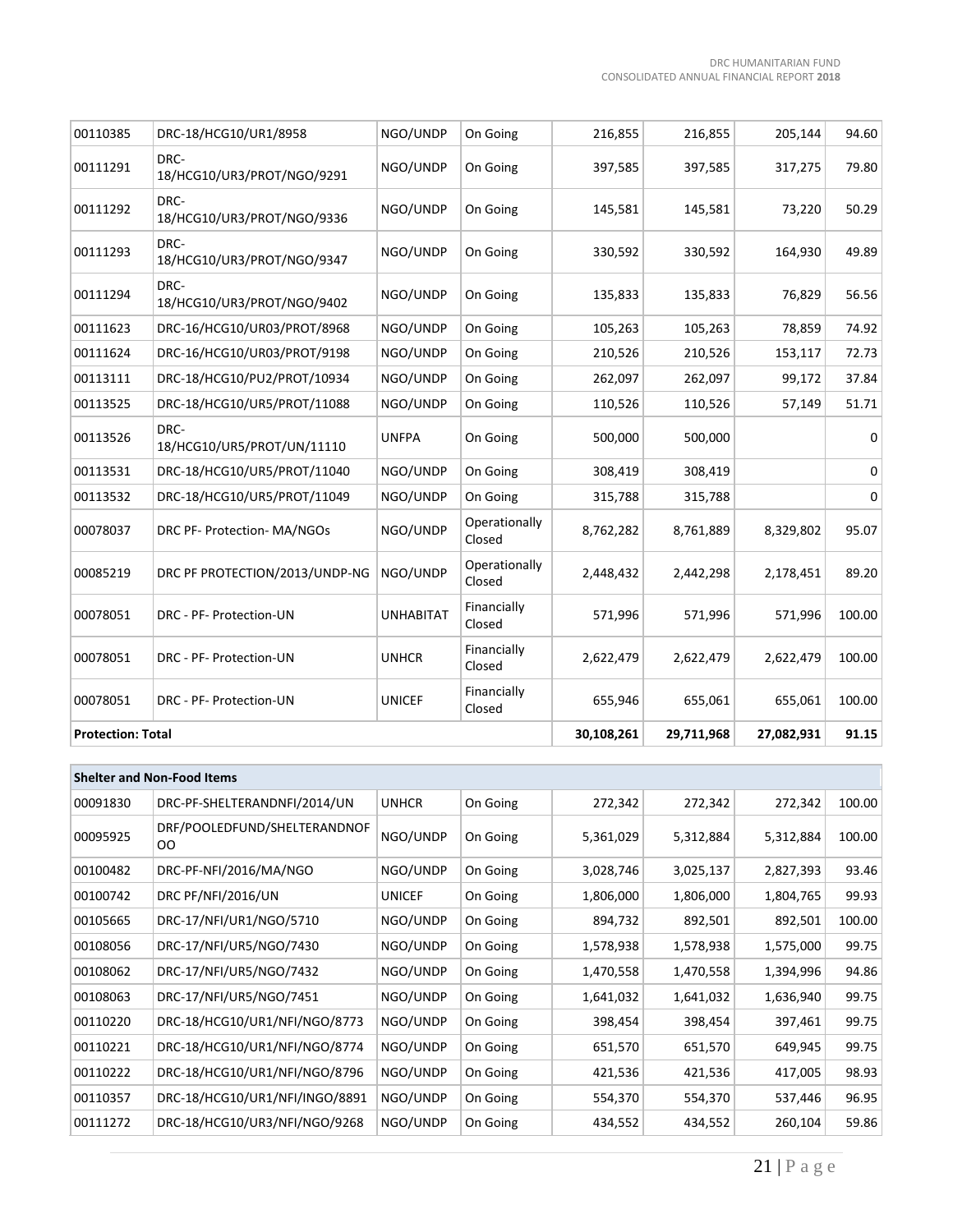| 00111273 | DRC-18/HCG10/UR3/NFI/NGO/9337            | NGO/UNDP      | On Going                | 573,796    | 573,796    | 346,148    | 60.33  |
|----------|------------------------------------------|---------------|-------------------------|------------|------------|------------|--------|
| 00113518 | DRC-18/HCG10/UR5/NFI/NGO/11002           | NGO/UNDP      | On Going                | 700,418    | 700,418    | 178,561    | 25.49  |
| 00078053 | DRC-PF-NFI-MA/NG0s                       | NGO/UNDP      | Operationally<br>Closed | 17,448,809 | 17,433,921 | 16,981,163 | 97.40  |
| 00078052 | DRC - PF-NFI-UN                          | <b>UNHCR</b>  | Financially<br>Closed   | 1,790,846  | 1,790,846  | 1,790,846  | 100.00 |
| 00078052 | DRC - PF-NFI-UN                          | <b>UNICEF</b> | Financially<br>Closed   | 781,433    | 773,761    | 773,761    | 100.00 |
| 00085273 | DRC PF SHELTER-NFI/2013/UNDP-N           | NGO/UNDP      | Financially<br>Closed   | 6,463,540  | 6,417,907  | 6,417,907  | 100.00 |
| 00091766 | DRC PF SHELTER AND NON FOOD IT           | NGO/UNDP      | Financially<br>Closed   | 538,191    | 537,959    | 537,959    | 100.00 |
|          | <b>Shelter and Non-Food Items: Total</b> |               |                         | 46,810,893 | 46,688,481 | 45,005,125 | 96.39  |
|          |                                          |               |                         |            |            |            |        |
|          | <b>Water Sanitation and Hygiene</b>      |               |                         |            |            |            |        |
| 00085218 | DRC PF WASH/2013/UNDP-NGOs               | NGO/UNDP      | On Going                | 8,951,982  | 8,889,649  | 8,594,732  | 96.68  |
| 00091765 | DRC PF WASH/2014/MA/NGO                  | NGO/UNDP      | On Going                | 1,746,445  | 1,722,598  | 1,722,598  | 100.00 |
| 00095926 | DRC/POOLEDFUND/WASH/2015/NG<br>O         | NGO/UNDP      | On Going                | 3,181,626  | 3,130,058  | 3,130,058  | 100.00 |
| 00100483 | DRC-PF/WASH/2016/MA/NGO                  | NGO/UNDP      | On Going                | 5,653,446  | 5,649,421  | 5,193,960  | 91.94  |
| 00100744 | DRC PF/WASH/2016/UN                      | <b>UNICEF</b> | On Going                | 817,000    | 817,000    | 815,689    | 99.84  |
| 00105666 | DRC-17/WASH/UR1/NGO/5695                 | NGO/UNDP      | On Going                | 473,682    | 472,500    | 472,500    | 100.00 |
| 00108064 | DRC-17/WASH/UR5/NGO/7433                 | NGO/UNDP      | On Going                | 669,242    | 669,242    | 667,573    | 99.75  |
| 00108065 | DRC-17/WASH/UR5/NGO/7462                 | NGO/UNDP      | On Going                | 378,450    | 378,450    | 377,506    | 99.75  |
| 00108066 | DRC-17/WASH/UR5/NGO/7511                 | NGO/UNDP      | On Going                | 736,838    | 736,838    | 734,999    | 99.75  |
| 00108067 | DRC-17/WASH/UR5/NGO/7547                 | NGO/UNDP      | On Going                | 1,368,413  | 1,368,413  | 770,005    | 56.27  |
| 00110223 | DRC-/WaSH/NGO/8790                       | NGO/UNDP      | On Going                | 117,881    | 117,881    | 114,402    | 97.05  |
| 00110224 | DRC-/UR1/WaSH/NGO/8800                   | NGO/UNDP      | On Going                | 118,461    | 118,461    | 118,166    | 99.75  |
| 00110225 | DRC-/UR1/WaSH/NGO/8809                   | NGO/UNDP      | On Going                | 48,828     | 48,828     | 48,706     | 99.75  |
| 00110358 | DRC-18/HCG10/UR1/WaSH/8856               | NGO/UNDP      | On Going                | 504,076    | 504,076    | 169,179    | 33.56  |
| 00110384 | DRC-<br>18/HCG10/UR1/WaSH/NGO/8957       | NGO/UNDP      | On Going                | 248,404    | 248,404    | 236,737    | 95.30  |
| 00111278 | DRC-18/HCG10/UR3/WaSH/9247               | NGO/UNDP      | On Going                | 438,647    | 438,647    | 68,352     | 15.58  |
| 00111279 | DRC-18/HCG10/UR3/WaSH/9252               | NGO/UNDP      | On Going                | 520,359    | 520,359    |            | 0      |
| 00111280 | DRC-<br>18/HCG10/UR3/WaSH/NGO/9276       | NGO/UNDP      | On Going                | 1,022,050  | 1,022,050  | 372,313    | 36.43  |
| 00111571 | DRC-18/PU1/WaSH/INGO/10079               | NGO/UNDP      | On Going                | 884,205    | 884,205    | 284,450    | 32.17  |
| 00111572 | DRC-18/PU1/WaSH/INGO/10124               | NGO/UNDP      | On Going                | 221,051    | 221,051    | 176,247    | 79.73  |
| 00111573 | DRC-18/PU1/WaSH/NGO/10132                | NGO/UNDP      | On Going                | 210,526    | 210,526    | 168,068    | 79.83  |
| 00111592 | DRC-18/PU1/WaSH/INGO/10128               | NGO/UNDP      | On Going                | 505,260    | 505,260    | 334,402    | 66.18  |
| 00113108 | DRC-18/HCG10/PU2/WaSH/10909              | NGO/UNDP      | On Going                | 247,500    | 247,500    |            | 0      |
| 00078056 | DRC-PF - WASH - MA/NGO's                 | NGO/UNDP      | Operationally<br>Closed | 24,115,656 | 24,078,525 | 23,871,278 | 99.14  |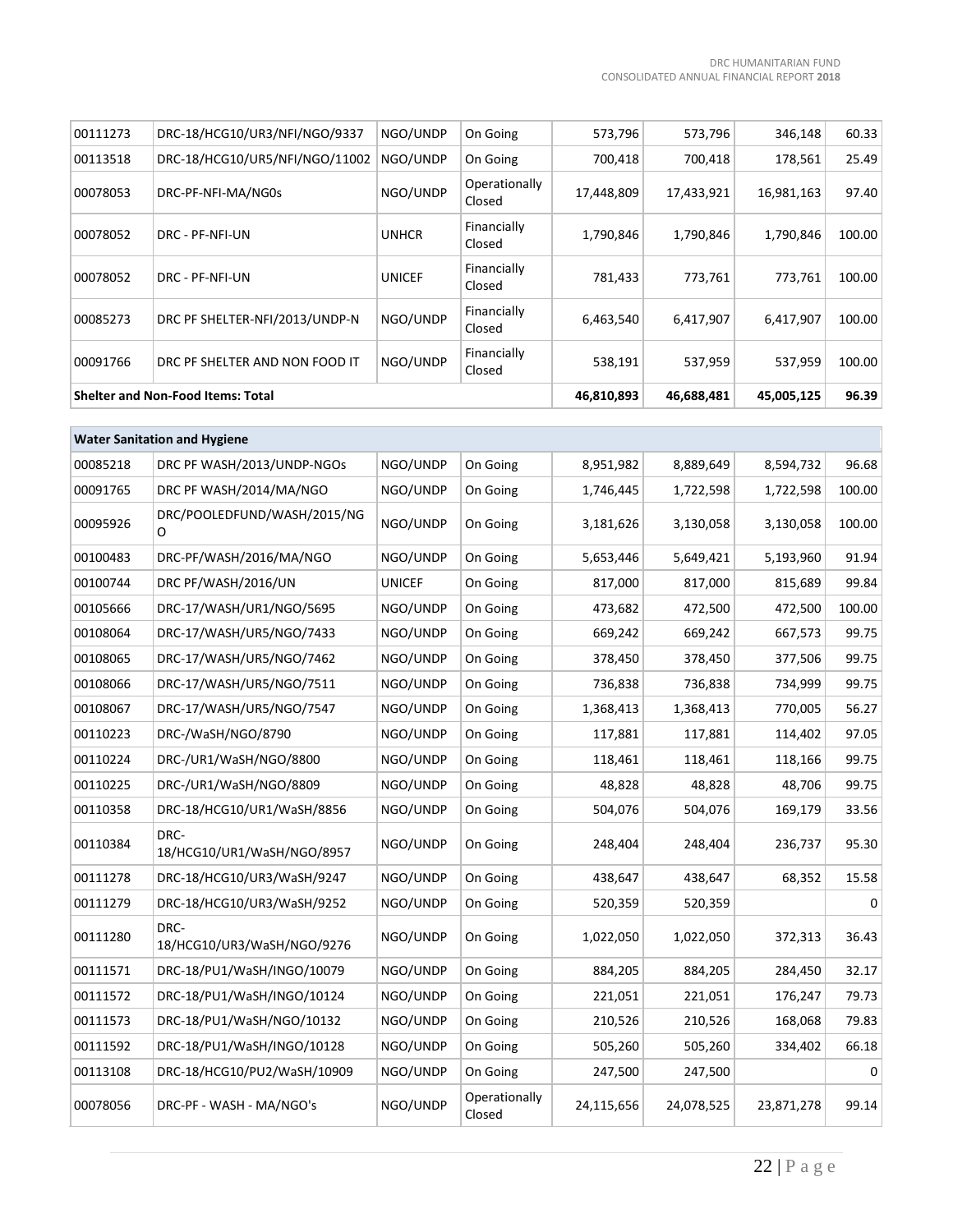| 00078055                                   | DRC-PF-WASH-UN | <b>UNICEF</b> | Financially<br>Closed | 590.640    | 589.058    | 589.058                                   | 100.00 |
|--------------------------------------------|----------------|---------------|-----------------------|------------|------------|-------------------------------------------|--------|
| <b>Water Sanitation and Hygiene: Total</b> |                |               | 53.770.667            | 53.588.999 | 49.030.977 | 91.49                                     |        |
|                                            |                |               |                       |            |            |                                           |        |
| <b>Grand Total</b>                         |                |               |                       |            |            | 1,072,078,726 1,053,912,572 1,001,411,506 | 95.02  |

# **5.3 EXPENDITURE REPORTED BY CATEGORY**

Project expenditures are incurred and monitored by each Participating Organization and are reported as per the agreed categories for inter-agency harmonized reporting. In 2006 the UN Development Group (UNDG) established six categories against which UN entities must report inter-agency project expenditures. Effective 1 January 2012, the UN Chief Executive Board (CEB) modified these categories as a result of IPSAS adoption to comprise eight categories. All expenditure incurred prior to 1 January 2012 have been reported in the old categories; post 1 January 2012 all expenditure are reported in the new eight categories. See table below.

# **2012 CEB Expense Categories**

- 1. Staff and personnel costs
- 2. Supplies, commodities and materials
- 3. Equipment, vehicles, furniture and depreciation

**Table 5.3. Expenditure by UNDG Budget Category, as of 31 December 2018 (in US Dollars)**

- 4. Contractual services
- 5. Travel
- 6. Transfers and grants
- 7. General operating expenses
- 8. Indirect costs

\_\_\_\_\_\_\_\_\_\_\_\_\_\_\_\_\_\_\_\_\_\_

# **2006 UNDG Expense Categories**

- 1. Supplies, commodities, equipment & transport
- 2. Personnel
- 3. Training counterparts
- 4. Contracts
- 5. Other direct costs
- 6. Indirect costs

|                                                      | <b>Expenditure</b>                      |                                     |                          |                                                     |
|------------------------------------------------------|-----------------------------------------|-------------------------------------|--------------------------|-----------------------------------------------------|
| Category                                             | <b>Prior Years</b><br>as of 31-Dec-2017 | <b>Current Year</b><br>Jan-Dec-2018 | <b>Total</b>             | <b>Percentage of Total</b><br><b>Programme Cost</b> |
| Supplies, Commodities, Equipment and Transport (Old) | 119,919,305                             |                                     | 119,919,305              | 12.85                                               |
| Personnel (Old)                                      | 46,978,135                              |                                     | 46,978,135               | 5.03                                                |
| Training of Counterparts (Old)                       | 4,952,458                               |                                     | 4,952,458                | 0.53                                                |
| Contracts (Old)                                      | 93,222,104                              |                                     | 93,222,104               | 9.99                                                |
| Other direct costs (Old)                             | 260,259,275                             |                                     | 260,259,275              | 27.88                                               |
| Staff & Personnel Cost (New)                         | 9,603,947                               | 154,216                             | 9,758,162                | 1.05                                                |
| Suppl, Comm, Materials (New)                         | 32,302,345                              | 9,721,959                           | 42,024,304               | 4.50                                                |
| Equip, Veh, Furn, Depn (New)                         | 11,662,059                              | 1,714,055                           | 13,376,114               | 1.43                                                |
| Contractual Services (New)                           | 56,674,909                              | 19,799,441                          | 76,474,350               | 8.19                                                |
| Travel (New)                                         | (208, 558, 074)                         | 2,845,147                           | (205, 712, 927)          | (22.04)                                             |
| Transfers and Grants (New)                           | 366,930,705                             | (2, 253)                            | 366,928,452              | 39.31                                               |
| <b>General Operating (New)</b>                       | 75,218,403                              | 30,127,265                          | 105,345,668              | 11.28                                               |
| <b>Programme Costs Total</b>                         | 869,165,571                             | 64,359,829                          | 933,525,400              | 100.00                                              |
| <sup>1</sup> Indirect Support Costs Total            | 64,808,161                              | 3,077,944                           | 67,886,106               | 7.27                                                |
| <b>Total</b>                                         | 933,973,732                             |                                     | 67,437,774 1,001,411,506 |                                                     |

# **1 Indirect Support Costs** charged by Participating Organization, based on their financial regulations, can be deducted upfront or at a later stage during implementation. The percentage may therefore appear to exceed the 7% agreed-upon for on-going projects. Once projects are financially closed, this number is not to exceed 7%.